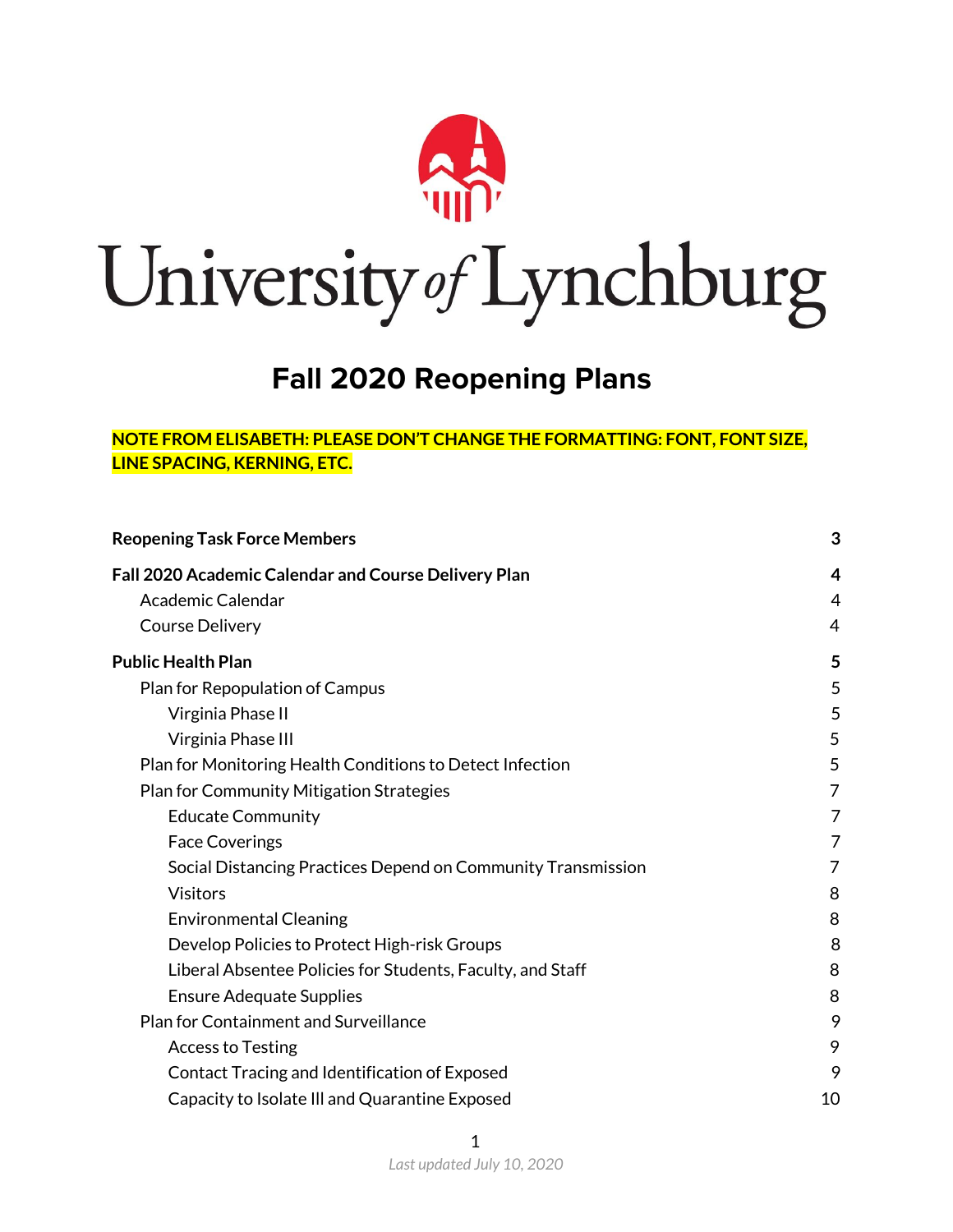| Plan to Manage Campus Outbreak                                     | 10 |
|--------------------------------------------------------------------|----|
| Appendices                                                         | 10 |
| <b>PA Medicine</b>                                                 | 10 |
| Master of Science in Athletic Training (MSAT)                      | 11 |
| Courses for First-year MSAT Students (Cohort size: 14 students)    | 13 |
| Courses for Second-year MSAT Students (Cohort size: 13 students)   | 13 |
| <b>School of Nursing</b>                                           | 14 |
| <b>Summer Courses On Campus</b>                                    | 14 |
| Courses for Summer Accelerated Student (Cohort size: 12 students)  | 16 |
| <b>Residential and Extracurricular Return Plan</b>                 | 17 |
| <b>Residential Spaces</b>                                          | 17 |
| Housing Assignments and Occupancy                                  | 17 |
| Quarantine and Isolation Spaces                                    | 17 |
| <b>Access and Egress</b>                                           | 18 |
| <b>Guests and Gatherings</b>                                       | 18 |
| Hall Director and Resident Assistant Training and Responsibilities | 19 |
| <b>Extracurricular Activities</b>                                  | 19 |
| <b>Drysdale Student Center</b>                                     | 19 |
| Drysdale Staff                                                     | 20 |
| Programming                                                        | 20 |
| <b>Intramural Sports and Fitness Activities</b>                    | 21 |
| <b>Outdoor Leadership Programs</b>                                 | 21 |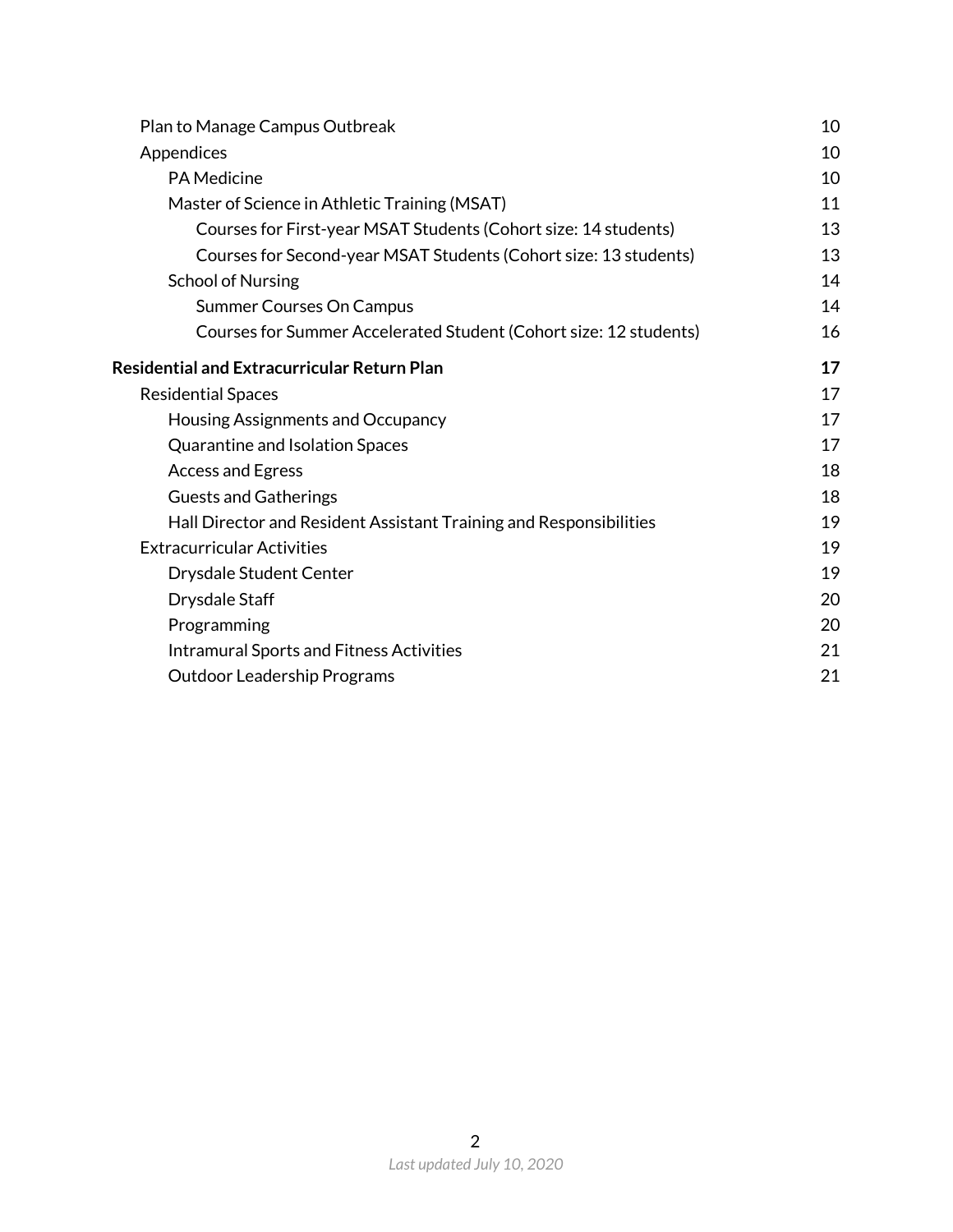# **Reopening Task Force Members**

<span id="page-2-0"></span>**Allison Jablonski**, Chair - Provost and Vice President for Academic Affairs [jablonski@lynchburg.edu](mailto:jablonski@lynchburg.edu)

**Aaron Smith** - Dean of Students and Vice President for Student Development [smith.a@lynchburg.edu](mailto:smith.a@lynchburg.edu)

**Steve Bright**- Vice President for Business and Finance [bright@lynchburg.edu](mailto:bright@lynchburg.edu)

**Lisa Geier** - Director of Student Health Services [geier.l@lynchburg.edu](mailto:geier.l@lynchburg.edu)

**Jeremy Welsh** - Dean of PA Medicine [welsh.jm@lynchburg.edu](mailto:welsh.jm@lynchburg.edu)

**Chip Walton** - Associate Provost [walton.c@lynchburg.edu](mailto:walton.c@lynchburg.edu)

**Rita Detwiler** - Vice President for Enrollment Services [detwiler@lynchburg.edu](mailto:detwiler@lynchburg.edu)

**Jon Waters** - Director of Athletics [waters.j@lynchburg.edu](mailto:waters.j@lynchburg.edu)

**Michael Jones** - Vice President for University Communications and Marketing [jones.mj@lynchburg.edu](mailto:jones.mj@lynchburg.edu)

**Allison-Morrison-Shetlar** - President-elect [prez-elect@lynchburg.edu](mailto:prez-elect@lynchburg.edu)

**Kenneth Garren** - President [president@lynchburg.edu](mailto:president@lynchburg.edu)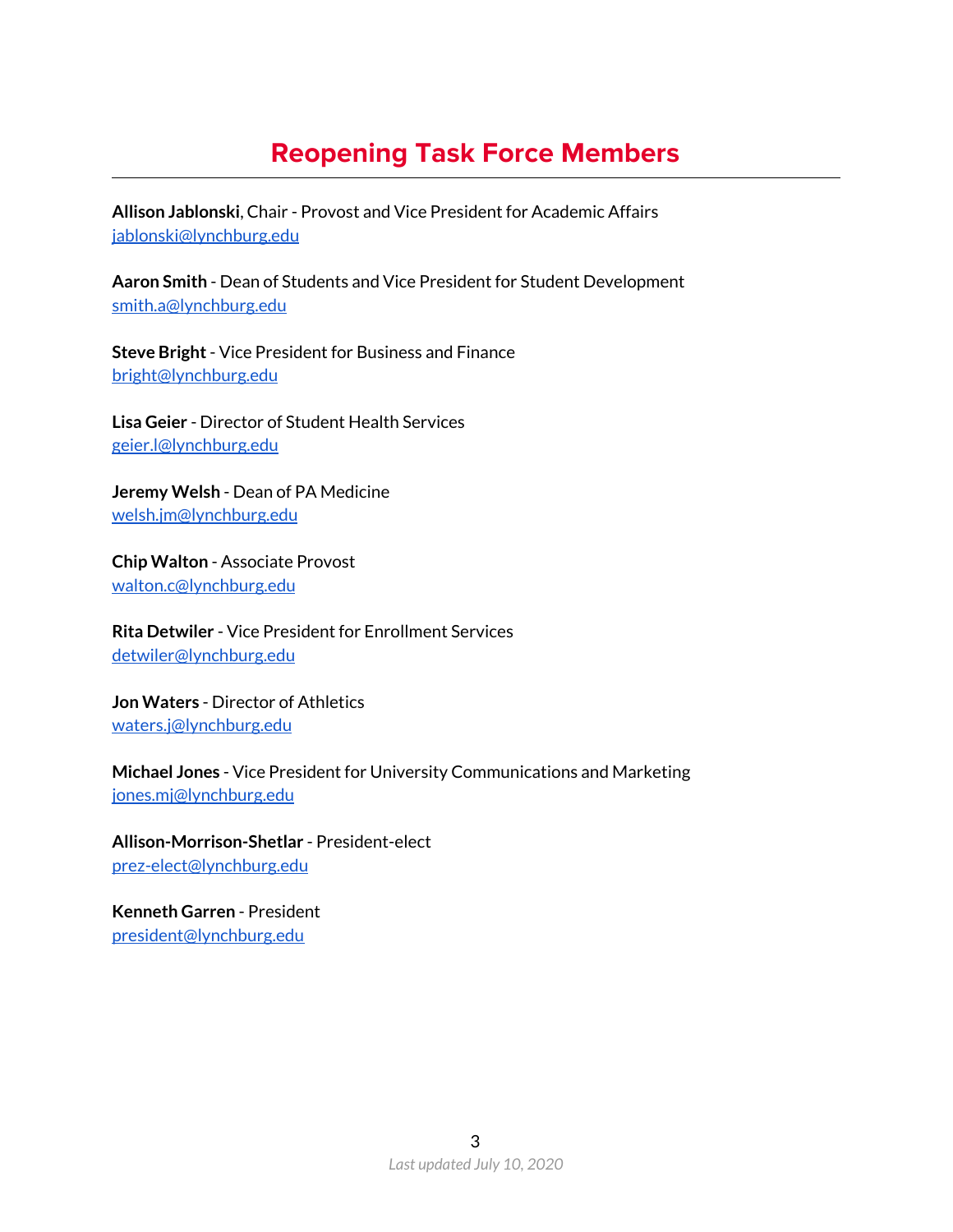# <span id="page-3-1"></span><span id="page-3-0"></span>**Academic Calendar**

The Fall 2020 Academic Calendar has been revised with classes set to begin on August 12. Midterm Vacation (Fall Break) October 8-9 has been eliminated. The last day of classes is November 17. Reading day has been eliminated. Final exams will begin November 18 and conclude on November 24. The Spring 2021 Academic Calendar remains unchanged.

# <span id="page-3-2"></span>**Course Delivery**

The Fall 2020 course delivery model will be a split curriculum with some classes delivered in an online format and others delivered in a variety of hybrid formats to allow the most flexibility. All classes will be designed with a contingency to move online in short order should the University have to curtail normal operations due to the pandemic. Faculty will work with department chairs and deans to determine which classes are best suited for online delivery based on a number of criteria: pedagogy, size of the class, type of class, faculty health status. Similarly, faculty will work with department chairs and deans to determine which classes should be delivered in a hybrid format and what type of hybrid format is best suited for the class in question. We are working on developing different hybrid models to suit the needs of different types of classes. For example, classes such as labs would be largely face to face and have a minimal online component, whereas a survey course that is largely lecture-based may have a larger online component and less face to face instruction. The nature of the class and pedagogy should drive the decision regarding the hybrid format chosen for course delivery.

Guidelines for the distribution of online and hybrid classes state that a hybrid class will meet face to face for a minimum of ⅓ of the semester. We expect a minimum of 10% of 100-level classes to be online. 200-level classes and above will include 10-20% of offerings online. Upper-level classes in majors or minors should be hybrid whenever possible as they require more interaction and prioritize hands-on experience. First-year students should be enrolled in no more than six hours online. Otherwise students would be encouraged to carry no more than nine hours of online classes. No departments' offerings can be entirely online. Advisors will play a significant role in balancing the schedules of students such that they adhere to the guidelines. Lastly, a course delivery web page is under construction wherein faculty will list the course delivery model for their specific class with comments addressed to students to stipulate what they might need (e.g. technology) for the class in question.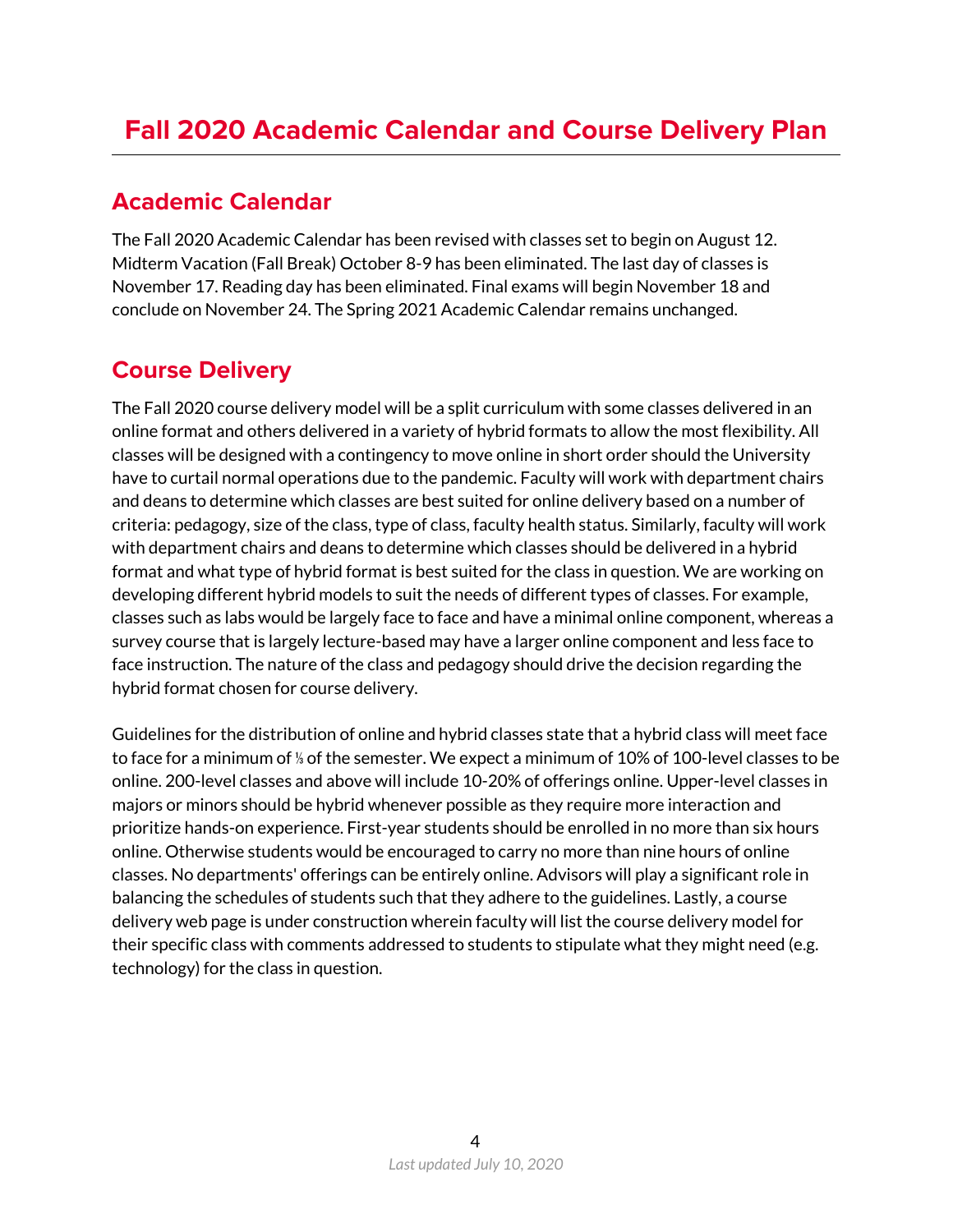# **Public Health Plan**

<span id="page-4-0"></span>The Public Health Planning Group comprises both faculty and staff that have worked to put together best practices for both reopening and sustaining a safe residential campus model. This document will stand as the *currently* suggested process. The group will continue to work and serve as an advisory group to the Openings Task Force. The best practices will be updated and communicated as information and additional guidelines are made available.

# <span id="page-4-1"></span>**Plan for Repopulation of Campus**

| University of Lynchburg will follow state, federal and CDC guidelines. The University will incorporate social distancing, masks, appropriate screening<br>gateways and protocols throughout each phase in an effort to ensure the highest possible level of safety for our community. |                                                                                                                                                                                                                                                                                                                                |                                                                                                                                                                                                                                                                                                                                                                                                    |                                                                                                                                                                                                                                                                                                                                                                               |  |
|---------------------------------------------------------------------------------------------------------------------------------------------------------------------------------------------------------------------------------------------------------------------------------------|--------------------------------------------------------------------------------------------------------------------------------------------------------------------------------------------------------------------------------------------------------------------------------------------------------------------------------|----------------------------------------------------------------------------------------------------------------------------------------------------------------------------------------------------------------------------------------------------------------------------------------------------------------------------------------------------------------------------------------------------|-------------------------------------------------------------------------------------------------------------------------------------------------------------------------------------------------------------------------------------------------------------------------------------------------------------------------------------------------------------------------------|--|
| <b>Federal/State</b><br><b>Guidelines</b>                                                                                                                                                                                                                                             | <b>Phase 1 - Virginia Enters May 15</b>                                                                                                                                                                                                                                                                                        | Phase 2- Estimated not before June 10                                                                                                                                                                                                                                                                                                                                                              | Phase 3- TBD following sustained<br>decline in cases without rebound                                                                                                                                                                                                                                                                                                          |  |
| <b>University Return</b><br>to Residential<br>Learning                                                                                                                                                                                                                                | <b>Phase 1 - Planning</b>                                                                                                                                                                                                                                                                                                      | <b>Phase 2- Preparation and Plan Integration</b>                                                                                                                                                                                                                                                                                                                                                   | <b>Phase 3- Fully functioning</b><br>campus community                                                                                                                                                                                                                                                                                                                         |  |
| Overview of<br><b>University</b><br>functions during<br>phases                                                                                                                                                                                                                        | Covid 19 Action Team functional<br>All campus units develop<br>baseline plan for space utilization<br>and Lynchburg cultural<br>development<br>Acquisition of critical supplies<br>Online Instruction<br>Global plan formulated for Public<br>Health, Academics, Community<br>(residential and dining) and Extra<br>Curricular | Covid 19 Action Team functional<br>$\bullet$<br>In person summer graduate classes<br>$\bullet$<br>practicing social distancing at 50% of<br>room capacity with masks and<br>temperature testing.<br>On campus work for approved job<br>functions, continued telework, stay at<br>home for vulnerable populations<br>Covid Educational campaign in motion<br>$\bullet$<br>for all community members | Monitoring, screening and social<br>$\bullet$<br>distancing plan in practice.<br>exceeding baseline levels<br>Full scale plans in place for<br>$\bullet$<br>Isolation and return of individuals<br>that test positive.<br>Return to in person classes<br>$\bullet$<br>Extra curricular experiences in<br>$\bullet$<br>place in accordance with industry<br>standards for care |  |

- These recommendations are based on the Virginia Higher Education [Reopening](https://www.governor.virginia.gov/media/governorvirginiagov/governor-of-virginia/pdf/Higher-Education-Reopening-Guidance.pdf) Guidance, CDC Guidelines for [Institutions](https://www.cdc.gov/coronavirus/2019-ncov/community/colleges-universities/considerations.html) of Higher Ed, ACHA [Considerations](https://drive.google.com/open?id=1l4uri9Lr70JAOnY4zZ8bPGsYn9Tl9dOw) for Reopening, the VDH document "COVID-19: Role of Public Health and [Colleges/Universities](https://www.vdh.virginia.gov/content/uploads/sites/182/2020/06/COVID-and-Public-Health-CollegesUniversities.pdf) in [Preparedness](https://www.vdh.virginia.gov/content/uploads/sites/182/2020/06/COVID-and-Public-Health-CollegesUniversities.pdf) and Response Efforts."
- Each department is responsible for developing and implementing plans specific to its area using the guidelines below as a framework to mitigate risk of infection. The Public Health Group will provide assistance and the Openings Task Force will approve plans.

### <span id="page-4-2"></span>**Virginia Phase II**

The University will continue remote learning, where practical. However, the University may offer in-person classes and instruction, including labs and related practical training, provided they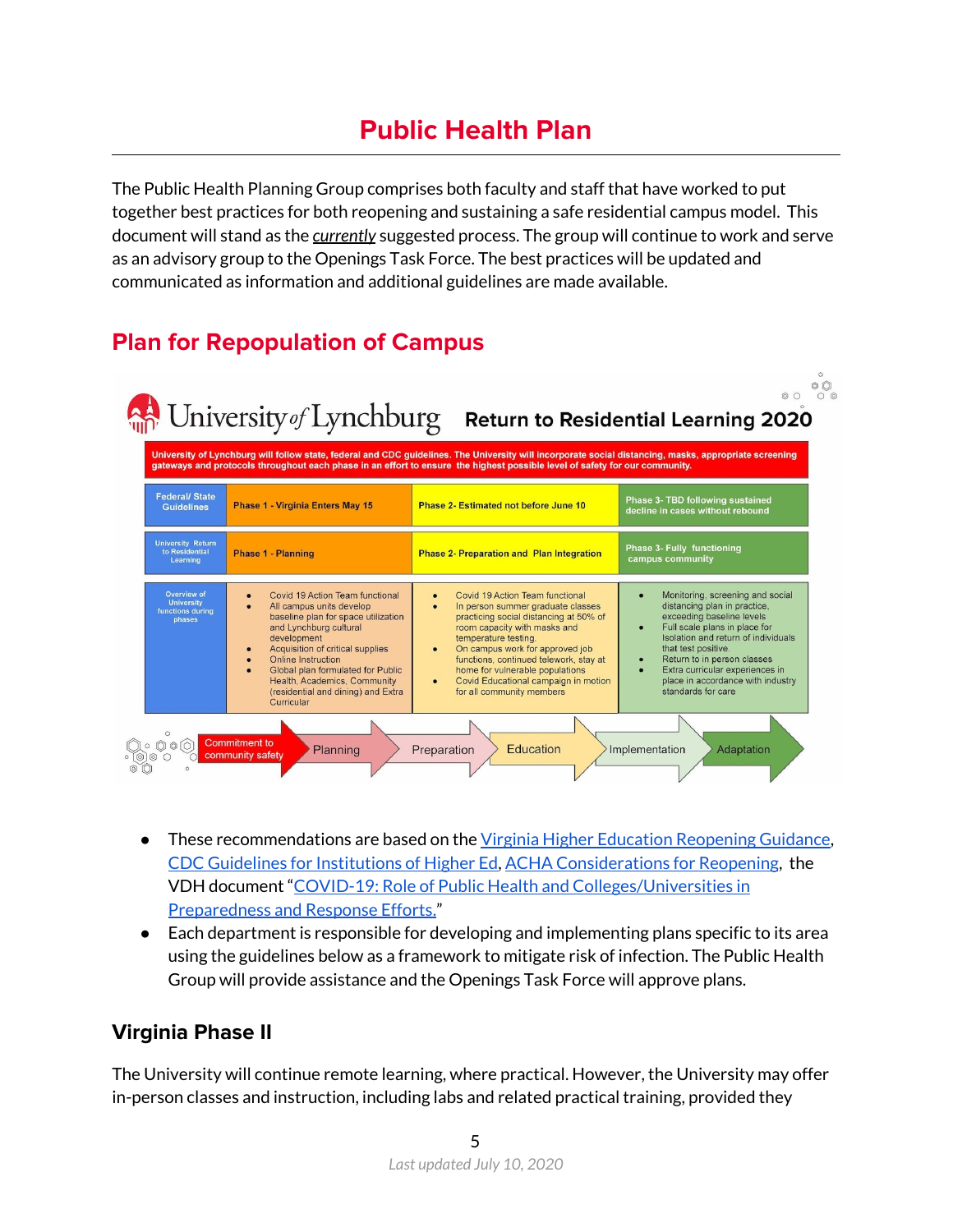comply with all applicable requirements under the Phase Two: [Guidelines](https://www.governor.virginia.gov/media/governorvirginiagov/governor-of-virginia/pdf/Virginia-Forward-Phase-Two-Guidelines.pdf) for All Business Sectors. Events and gatherings will be no more than 50 individuals. After June 5, the following programs will return to campus for in-class instruction: PA Medicine, Nursing, and Master of Science in Athletic Training (MSAT).

# <span id="page-5-0"></span>**Virginia Phase III**

Undergraduate and graduate students will return to campus with academic changes that include a hybrid model of instruction, a compressed fall term, and the ability to flex to all online if needed. Recommendations are based on Virginia's Phase Three: [Guidelines](https://www.governor.virginia.gov/media/governorvirginiagov/governor-of-virginia/pdf/Virginia-Forward-Phase-Three-Guidelines.pdf) for All Business Sectors and Higher Education [Reopening](https://www.governor.virginia.gov/media/governorvirginiagov/governor-of-virginia/pdf/Higher-Education-Reopening-Guidance.pdf) Guidance documents. The University of Lynchburg will follow all Commonwealth of Virginia guidance regarding permissible gathering sizes and masking and distancing requirements. Whenever possible, discretionary group activities, such as co-curricular meetings and events, will continue to be held virtually. All in-person events require strict adherence to Commonwealth of Virginia guidelines. When an activity or event involves visitors to campus (e.g. Admissions visits, athletic recruiting), the University's policy on visitors will apply.

# <span id="page-5-1"></span>**Plan for Monitoring Health Conditions to Detect Infection**

- All students will be asked to complete a COVID-19 Screening Form through the Student Health Portal prior to returning to campus. Positive screens will be reviewed by the nurses in the health center to determine if the student needs to isolate or quarantine prior to returning to campus. Only students coming from another country (international travel) or an area that has "stay-at-home" orders will be asked to quarantine on arrival.
- Employees should self-monitor their symptoms by self-taking temperature to check for fever and monitoring for symptoms as directed in the VDH Interim Guidance on [Screening](https://www.vdh.virginia.gov/coronavirus/vdh-interim-guidance-for-daily-covid-19-screening-of-employees-and-visitors/) **[Employees](https://www.vdh.virginia.gov/coronavirus/vdh-interim-guidance-for-daily-covid-19-screening-of-employees-and-visitors/)** before reporting to work.
- Employees and students should complete the health verification on the LiveSafe app daily before coming onto campus or exiting one's on-campus residential room for the first time.
	- o **Instructions for [downloading](https://www.lynchburg.edu/student-life/campus-safety/live-safe/) mobile app**
	- Web access to LiveSafe health [verification](https://livesafe.jotform.com/201607970037857)
	- Printable health [verification](https://docs.google.com/document/d/1KEJeg_2d8HrbEStIA6poAdoRlBQ_s7Xf/edit) form
- Trends for increase in positive screens will be monitored. The health center will monitor student screens, human resources will monitor employee screens.
- Anyone with a fever or symptoms should not report to work or school. Additional temperature checks are done on campus before entering shared spaces for class, meetings, etc.
	- $\circ$  Temperature checks using no-contact thermometers when entering a building
	- One preferred entrance and one exit to all buildings. All safety and fire doors will be respected and operational, although a preferred path will be identified by each department.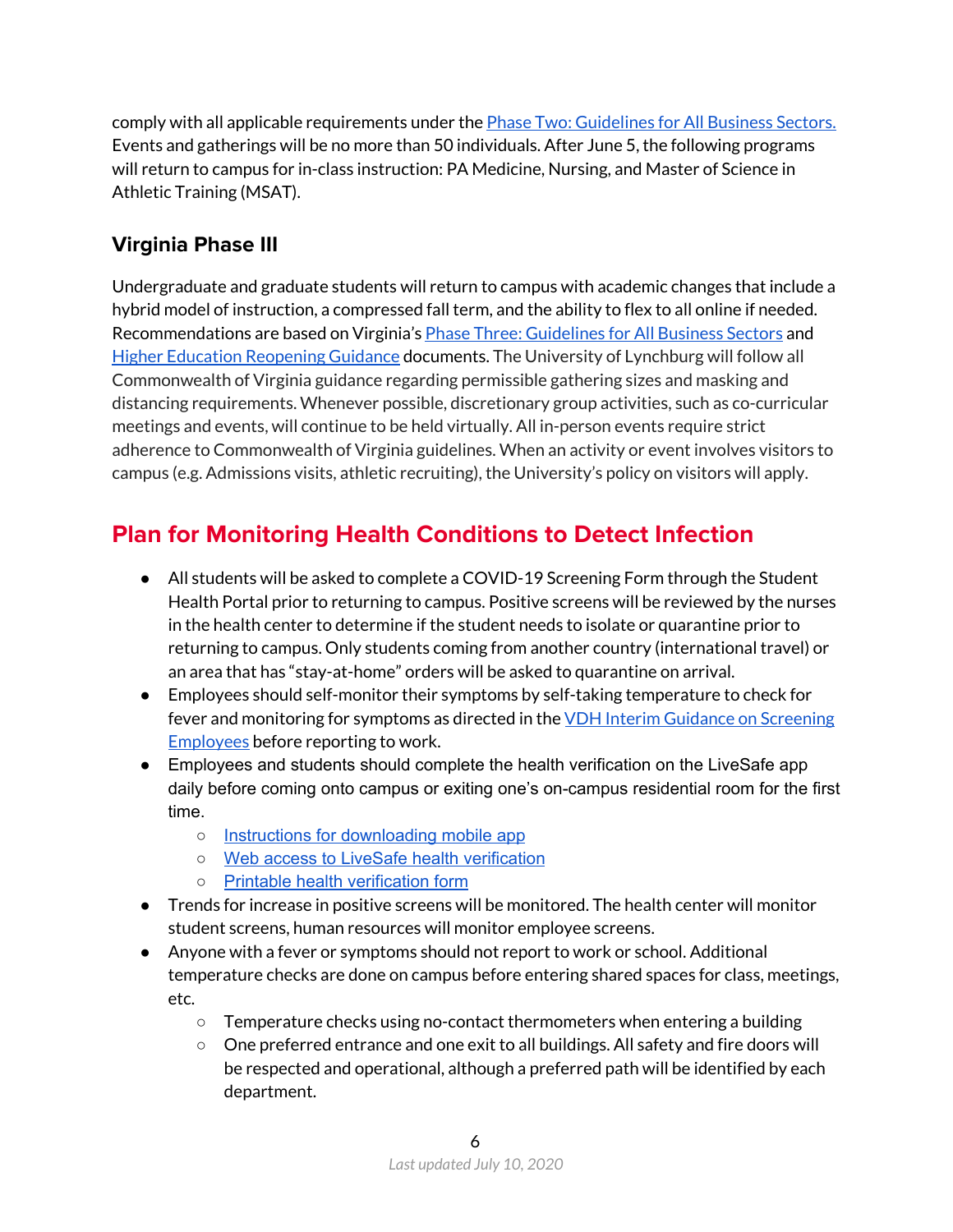- $\circ$  If a system for checking temperatures in every building is not feasible, consider temperature checks in high-traffic areas or areas where social distancing is not possible (dining hall, athletics, graduate health sciences).
- $\circ$  Anyone with a temperature over 100.4 F is sent home, either to their residence hall or local home.
- Resources for anyone with COVID-19 symptoms:
	- CDC: Symptoms of [Coronavirus](https://www.cdc.gov/coronavirus/2019-ncov/symptoms-testing/symptoms.html?CDC_AA_refVal=https%3A%2F%2Fwww.cdc.gov%2Fcoronavirus%2F2019-ncov%2Fabout%2Fsymptoms.html)
	- VDH resource for checking symptoms: [COVIDCHECK](https://www.vdh.virginia.gov/coronavirus/covidcheck/)
	- Centra Health COVID-19 hotline 24/7 to speak with a nurse: 434.200.1225
	- Students can call the Health Center nurse line 434.544.8647, 8:30 a.m. to 4:30 p.m., Monday to Friday. For emergencies after hours, call Campus Safety and Security 434.544.5555.
	- Lynchburg Health Department: Haley Evans, epidemiologist, on-call phone number 434-841-5319
	- Employees are instructed to contact their PCP.

# <span id="page-6-0"></span>**Plan for Community Mitigation Strategies**

#### <span id="page-6-1"></span>**Educate Community**

An educational campaign is being coordinated through University Communications and Marketing (UCM), wellness coordinator, student leaders, PACE, RAs, and public health officers/coordinators. Components of the campaign include training modules for staff and students, peer-to-peer messaging, videos, social media, print collateral and signage, regular updates and FAQs published to the COVID-19 webpage, and email updates to the community at least once each week.

- CDC poster: Symptoms of [Coronavirus](https://www.cdc.gov/coronavirus/2019-ncov/downloads/COVID19-symptoms.pdf) (COVID-19)
- VDH resource for checking symptoms: [COVIDCHECK](https://www.vdh.virginia.gov/coronavirus/covidcheck/)
- Stop the Spread Campaign:
	- Hand hygiene:
		- CDC poster: Keep Calm and Wash Your [Hands](https://www.cdc.gov/handwashing/pdf/keep-calm-wash-your-hands_11x17.pdf)
		- CDC videos: Health [Matters](https://www.cdc.gov/handwashing/videos.html) Series
	- Cover your cough/sneeze.
	- CDC poster: Stay Home If [You're](https://www.cdc.gov/nonpharmaceutical-interventions/pdf/stay-home-youre-sick-employers-item4.pdf) Sick
	- CDC poster: How to Protect [Yourself](https://www.cdc.gov/coronavirus/2019-ncov/prevent-getting-sick/prevention-H.pdf) and Others
	- CDC poster: Stop the [Spread](https://www.cdc.gov/coronavirus/2019-ncov/downloads/stop-the-spread-of-germs.pdf) of Germs
	- CDC: Social Media [Toolkit](https://www.cdc.gov/coronavirus/2019-ncov/communication/social-media-toolkit.html)
- Encourage all students to bring their own thermometers, hand sanitizer, disinfectants, face covering, etc. This communication should start at SOAR.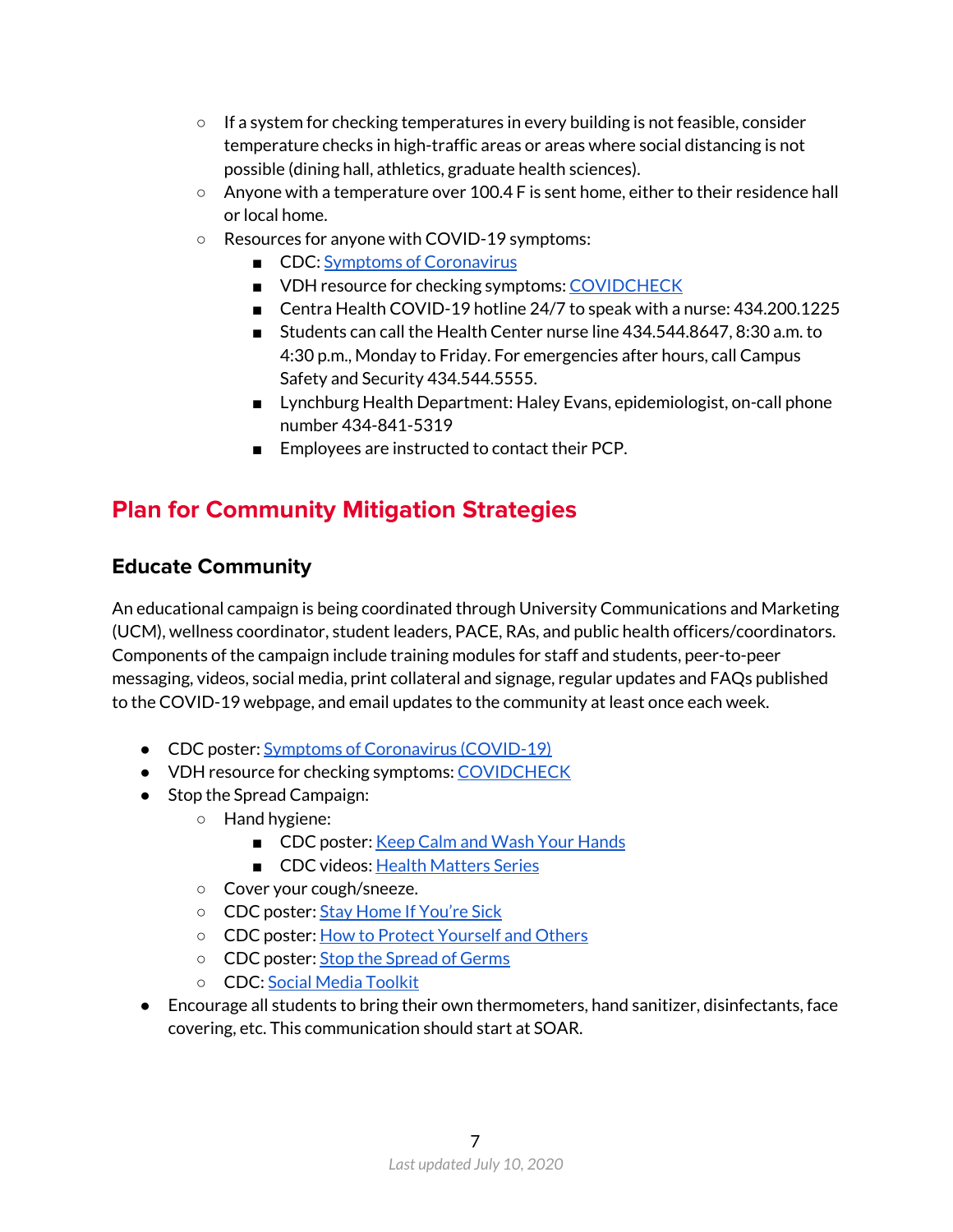# <span id="page-7-0"></span>**Face Coverings**

- Cloth face covering required at all times in public areas.
	- May be removed when alone in an office/private residence room.
	- Do not need to wear a mask when exercising.
	- OK to remove the mask when eating.
- Face [Covering](https://www.lynchburg.edu/about/covid-19/fall-2020-reopening-face-covering-policy/) Policy

# <span id="page-7-1"></span>**Social Distancing Practices Depend on Community Transmission**

- Recommend classroom size based on rule of 6-feet social distancing.
	- o University of [Lynchburg](https://drive.google.com/open?id=1LWE0ThW59w6xhEAyq-EgrpltY0L_LUIa) 2015 Space Inventory
	- Seating maps for each classroom helps with contact tracing.
	- Possible use of Presence (or other apps) for classroom check-in.
- Combination of hybrid and online class schedules to reduce volume in buildings.
- Consider limiting or shortening longer class periods and labs when in smaller spaces and when 6-feet social distancing is compromised to reduce time/length of potential exposure.

### <span id="page-7-2"></span>**Visitors**

- Visitation to campus is not encouraged unless invited by a department for a specific and necessary reason. All University community members are expected to ensure that their visitors comply with the University's pandemic prevention expectations regarding face coverings, social distancing practices, occupancy limits, etc.
- Departments will notify security of expected visitor groups.
- Visitors that have been invited should be notified in advance of face-covering policy and should communicate on the day of arrival the answers to COVID-19 screening questions and daily temperature (if available).
- Departments will adhere to their respective safety plan regarding screening and temperature checking while working with security if additional assistance is needed.
- Security can provide visitors with face coverings and hand sanitizer, if needed.
- Visitors will be asked to leave if they screen positive or have a temperature of over 100.4 F.

### <span id="page-7-3"></span>**Environmental Cleaning**

- Follow CDC Reopening Guidance for Cleaning and [Disinfection](https://www.cdc.gov/coronavirus/2019-ncov/community/reopen-guidance.html) and use an [EPA-approved](https://www.epa.gov/pesticide-registration/list-n-disinfectants-use-against-sars-cov-2) [disinfectant](https://www.epa.gov/pesticide-registration/list-n-disinfectants-use-against-sars-cov-2) to clean. For high-contact areas, routinely disinfect high-touch surfaces at least every two hours.
- Place additional hand sanitizer stations in high-traffic areas.
- Work spaces (desks, lab benches, meeting tables, etc.) should be cleaned prior to use; students will be provided wipes.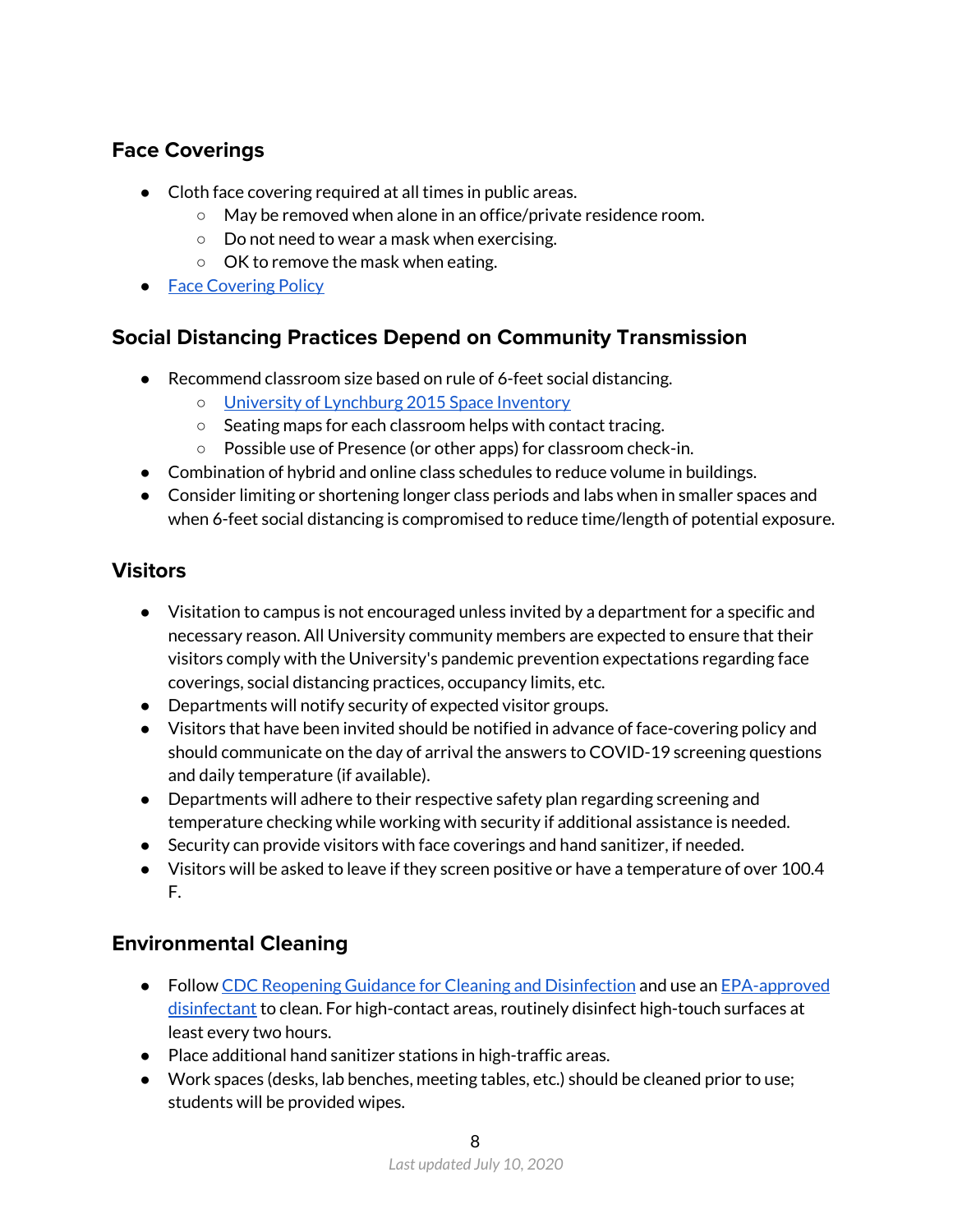● Consider changing workflow to reduce risk of exposure: cashless systems, online forms, cleaning policies if computer equipment must be shared.

## <span id="page-8-0"></span>**Develop Policies to Protect High-risk Groups**

- Allow work from home.
- Ensure adequate PPE and social distancing if on campus.
- Further discussion regarding accommodations for students or employees that may be hesitant/resistant to return.

# <span id="page-8-1"></span>**Liberal Absentee Policies for Students, Faculty, and Staff**

### <span id="page-8-2"></span>**Ensure Adequate Supplies**

- Masks for all students, employees, and visitors
- Cleaning supplies
- Inventory will be managed by Public Health Group in logistical coordination with Dining Services/Mail Services.
- Adequate supply of PPE for departments with possible high exposure: Student Health Center, Environmental Services, Security and Student EMS, Food Services, Buildings and **Grounds**

# <span id="page-8-3"></span>**Plan for Containment and Surveillance**

# <span id="page-8-4"></span>**Access to Testing**

- Testing for students will be offered in accordance with the VDH Interim Testing [Guidelines](https://www.vdh.virginia.gov/content/uploads/sites/182/2020/05/VDH-COVID-19-Testing-for-Colleges-and-Universities.pdf) for [Universities.](https://www.vdh.virginia.gov/content/uploads/sites/182/2020/05/VDH-COVID-19-Testing-for-Colleges-and-Universities.pdf)
- Currently, students have access to testing through the Student Health Center, Centra, and VDH.
- Staff should call their PCP or Centra COVID-19 Hotline (434.200.1225) if they are having symptoms of COVID-19.
- VDH Find a Test [Resource](https://www.vdh.virginia.gov/coronavirus/covidcheck/)

# <span id="page-8-5"></span>**Contact Tracing and Identification of Exposed**

- Health Center will support the VDH in contact tracing as outlined in the VDH document Contact Tracing as a [Partnership](https://www.vdh.virginia.gov/content/uploads/sites/182/2020/06/VDH-IHE-and-Contact-Tracing_061720_final.pdf) between VDH and Institutions of Higher Education
- The Lynchburg Health Department (LHD) will notify Lisa Geier, director of health services if a student tests positive for COVID-19. If an employee tests positive, the LHD will notify Jennifer Rickman in human resources.
- $\bullet$  Health information is confidential and we will not release the name of the individual who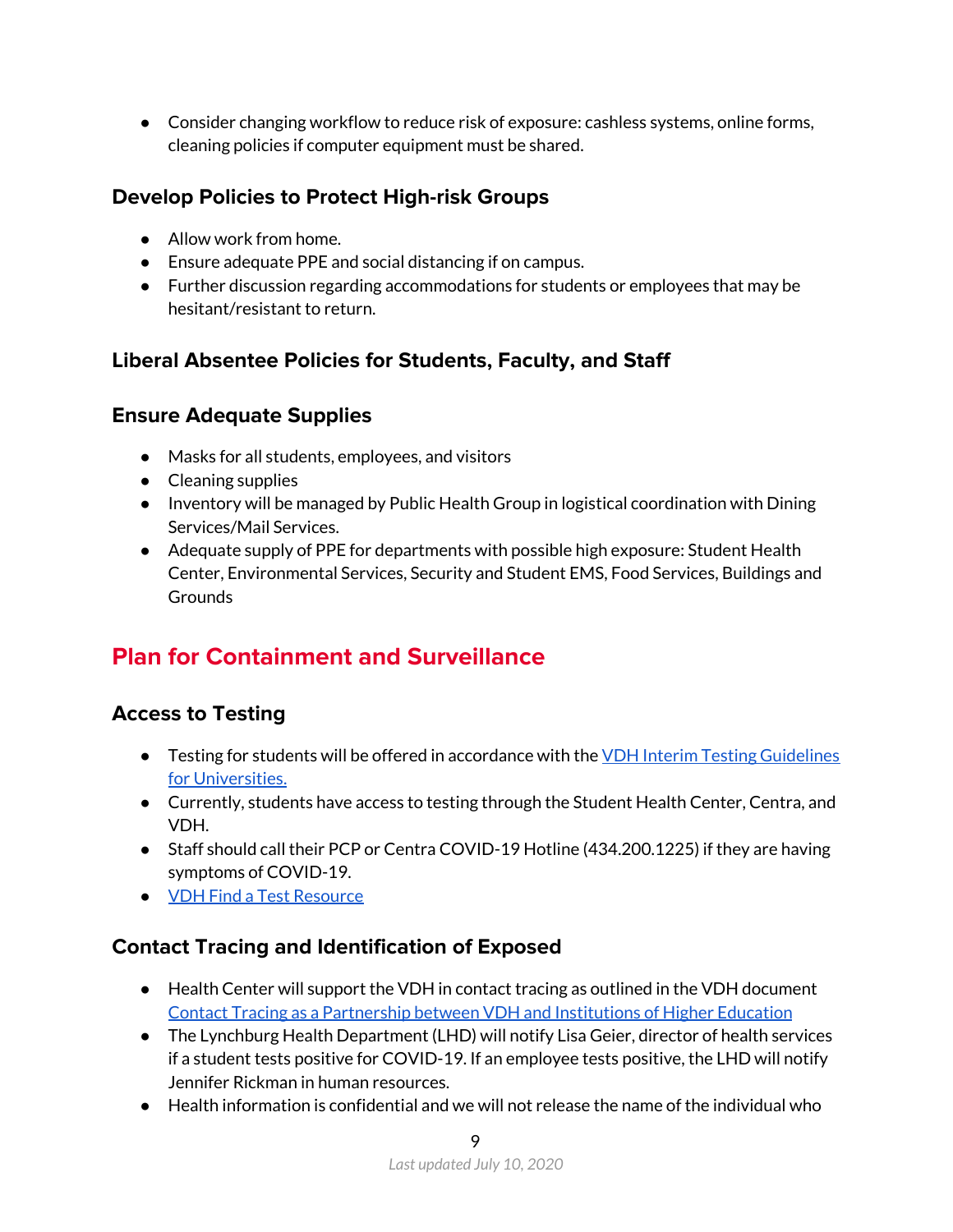tests positive unless the patient gives us permission to do so.

- The health department performs a case investigation on everyone who tests positive for COVID-19. From that case investigation, a contact list is developed. The health center will support the LHD in this process, but it is the health department who determines who is a contact. The definition of a "contact" is exposure within 6 feet for greater than 15 minutes.
- All cases and contacts are notified by the health department and given specific instructions on how to monitor their health, how to isolate/quarantine, and when isolation/quarantine is released.
- The LHD will notify the University of all cases and contacts, as well as the dates when the person who is in quarantine/isolation is released.

#### <span id="page-9-0"></span>**Capacity to Isolate Ill and Quarantine Exposed**

- International students traveling to campus from another country are asked to quarantine for two weeks as per CDC guidelines. [International](https://drive.google.com/file/d/1r2OHMSw8H4bJIuJJKSfwwLEQ3H9GWf4m/view) Student Move-In and Orientation
- Students needing isolation or quarantine are encouraged to return home, if possible. If a student is unable to return home, quarantine and isolation spaces are identified in the Residential and Extracurricular Return Plan.
- Support for students in quarantine or isolation includes: food services, cleaning, educational support, and remote health monitoring and counseling, if needed.
- Guidelines for how to handle symptomatic students or COVID cases are outlined in the document [COVID-19](https://docs.google.com/document/d/1XtEBwa8r9sllk4pI7t2junwfK9pCUuuEQeuFnFkazCM/edit) Scenarios for students.

# <span id="page-9-1"></span>**Plan to Manage Campus Outbreak**

- Factors considered in the the decision to close residential facilities on campus and move classes online include:
	- $\circ$  The University can no longer meet or provide essential functions such as safety, shelter, food service, cleaning/sanitation.
	- The student population is saturated such that the University is actively quarantining or isolating 3% of the undergraduate population on campus.
	- $\circ$  The University can no longer deliver courses (hybrid and in-person) safely.
	- The number of positive cases in the greater Lynchburg community grows to a sufficient level so as to endanger the University community.
	- $\circ$  Caseload grows to a level that cannot be adequately served by the University's Student Health Center staff.
	- Concern for the health and safety of faculty and staff.
- The University of Lynchburg has defined a three-level alert system.
	- **Alert-level 1** is defined as less than 3 active positive cases on campus
		- Campus will operate as defined in Virginia Phase III above
	- **Alert Level 2** is defined as 3 or more active positive cases on campus.
		- All campus dining options will be converted to takeout/delivery only.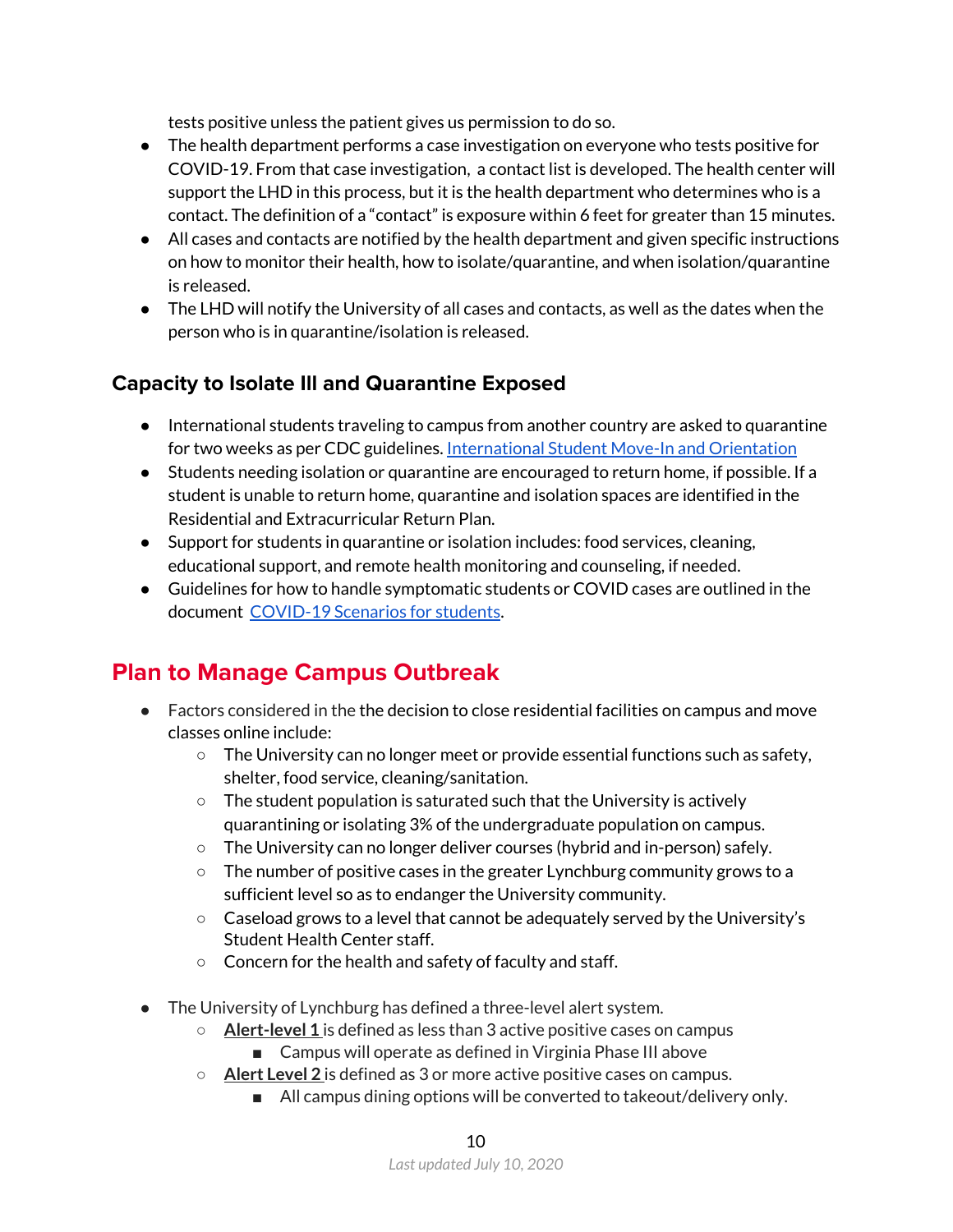- All classes will be hybrid or moving towards online delivery.
- Athletics and student organization programming will be suspended.
- Residential facilities will remain open.
- **Alert Level 3** will be defined as actively quarantining or isolating 3% of the residential campus including both undergraduate and graduate programs or when the administration determines it is unable to safely care for the campus community as outlined in the section above.
	- The campus community will be dismissed with suspension of all non-essential operations. This decision will be made with the guidance of local health officials, chief among which will be the Virginia Department of Health.
	- While most students will return home in the event of a campus shutdown, in cases where students' health and safety are better protected on-campus or where travel home is not feasible, the University will accommodate those students.
- All above alert levels will be communicated to the University community via a campus alert email/system, as well as updates to the University's outward-facing website with the assignment of alert levels consistent with current conditions.
- In the event of a campus dismissal and/or shutdown, this decision and all subsequent necessary steps will be communicated to faculty, staff, and students by the President of the University in consultation with the Cabinet, and the Long-term Planning Team.
- Reference: CDC guidelines for preparing for [COVID-19](https://www.cdc.gov/coronavirus/2019-ncov/community/guidance-ihe-response.html) outbreak

# <span id="page-10-0"></span>**Appendices**

On the recommendation of the Openings Task Force and approval of President Garren, the PA Medicine, Nursing, and Master of Science in Athletic Training (MSAT) programs will be the first to bring students and faculty back to campus for in-class instruction. Their opening plans are included here as a reference and will serve as models to inform the University-wide plan as it evolves between now and August.

# <span id="page-10-1"></span>**PA Medicine**

● Phased return to campus: June 15 (Commonwealth of Virginia entering Phase II)

The Class of 2022 will return to the PA Medicine building in a Hyflex Model. All instruction that can occur online will remain online and remote through multiple means of communication and group engagement. Students will only return to the building in a scheduled manner and will not have access to the building outside of scheduled/approved times by the dean/program director (PD).

When on-campus labs, direct assessment, or instruction occurs in the PA Medicine space, the following will occur: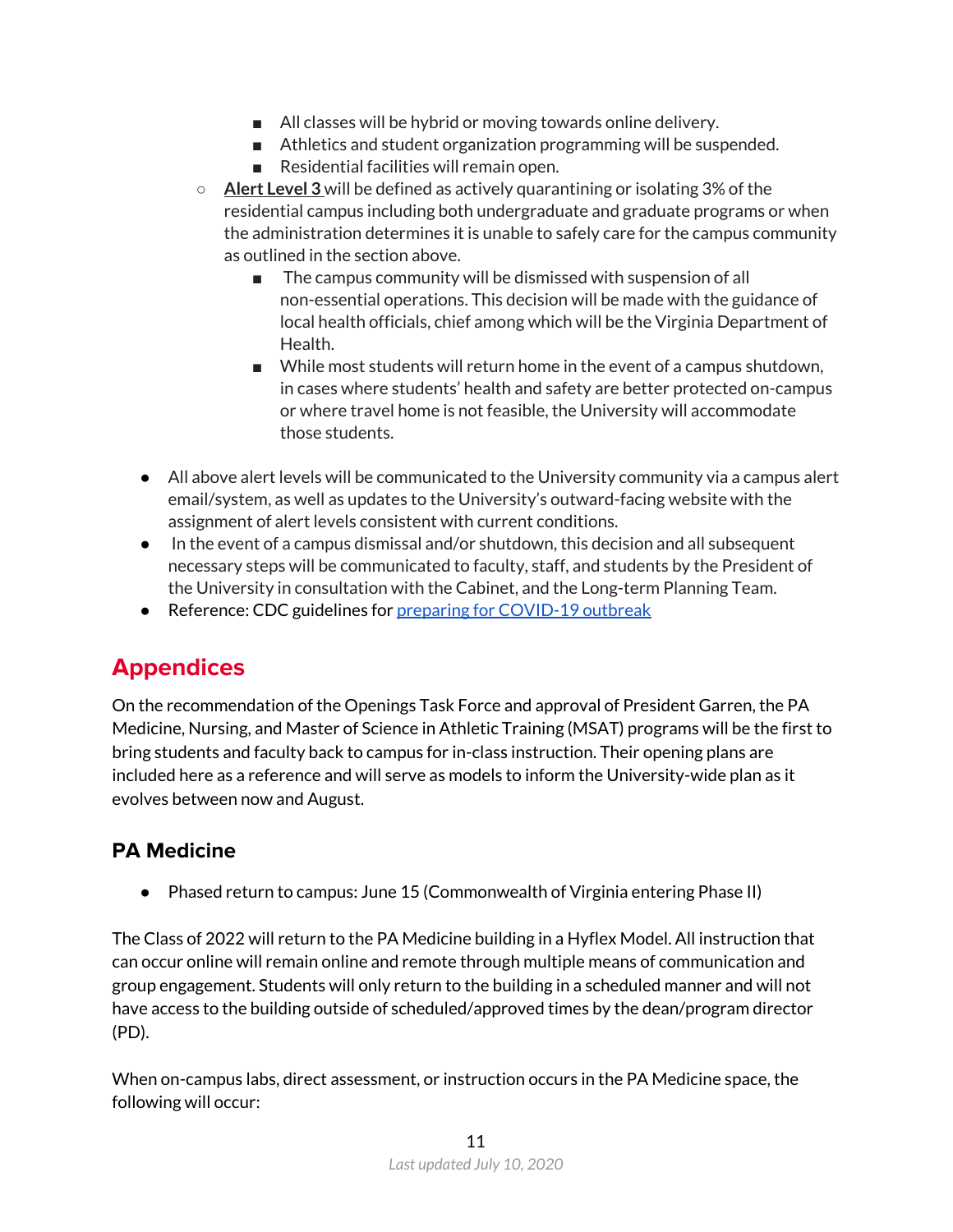- All faculty/staff/students will check their own temperatures before leaving their residence. Faculty/staff/students who are feeling ill or have a fever will contact the dean/PD before leaving their home. These students will not report to on-campus instruction. Students will contact student health, their PCP, or call the Centra COVID-19 Hotline at 434.200.1225.
- Faculty/staff/students will wear face coverings at all times once they arrive at the PA Medicine building and exit their vehicles.
- Students will have their temperatures checked before entering the building or immediately upon entering the PA Medicine building. Students will not congregate in the entrance of the building and will remain 6 feet from one another while entering the building. Faculty/staff/students will arrive at staggered times to decrease traffic on entry. Students with a fever will not be allowed access and will be instructed to contact student health, their PCP, or call the Centra COVID-19 Hotline at 434.200.1225.
- Building will have one entry and one exit to control flow of traffic. All fire doors will be accessible.
- When students have a normal temperature and no symptoms, they will enter the PA Medicine space and wash their hands, use hand sanitizer, and clean their phones and other belongings using wipes.
- Students in the building will be assigned a "family unit" of fewer than 10 people. All instruction and assessment will be with the same 10 people.
- When students enter the lab, they will wipe down their space with cleaning wipes and use new paper or gowns as appropriate for the lab. Face coverings, wipes, and hand sanitizer will be provided as needed.
- Students will leave the building when instruction and assessment are completed and will not use the PA Medicine space otherwise.

Faculty and staff will only work from their on-campus space when it is necessary. Front staff will alternate weeks of working in the office and working remotely.

# <span id="page-11-0"></span>**Master of Science in Athletic Training (MSAT)**

Some summer MSAT courses (AT 600 and AT 605) will be taught in a hybrid (online didactic and on-campus practical skills) format. The MSAT faculty will begin on-campus instruction on June 10. The precautions listed below will be followed:

- Students will complete a COVID-19 screening provided by the Student Health Center. This will be reviewed by the staff at the health center.
- Students and instructors will wear masks for all courses and interactions to limit disease transmission and exposure. Students will not be permitted in the classroom without a mask. N95 masks will be used during class activities where students and faculty are within 6 feet of each other and close contact is required. Cloth or paper masks will be used during lectures, class activities, and labs, as students and faculty will be at least 6 feet apart.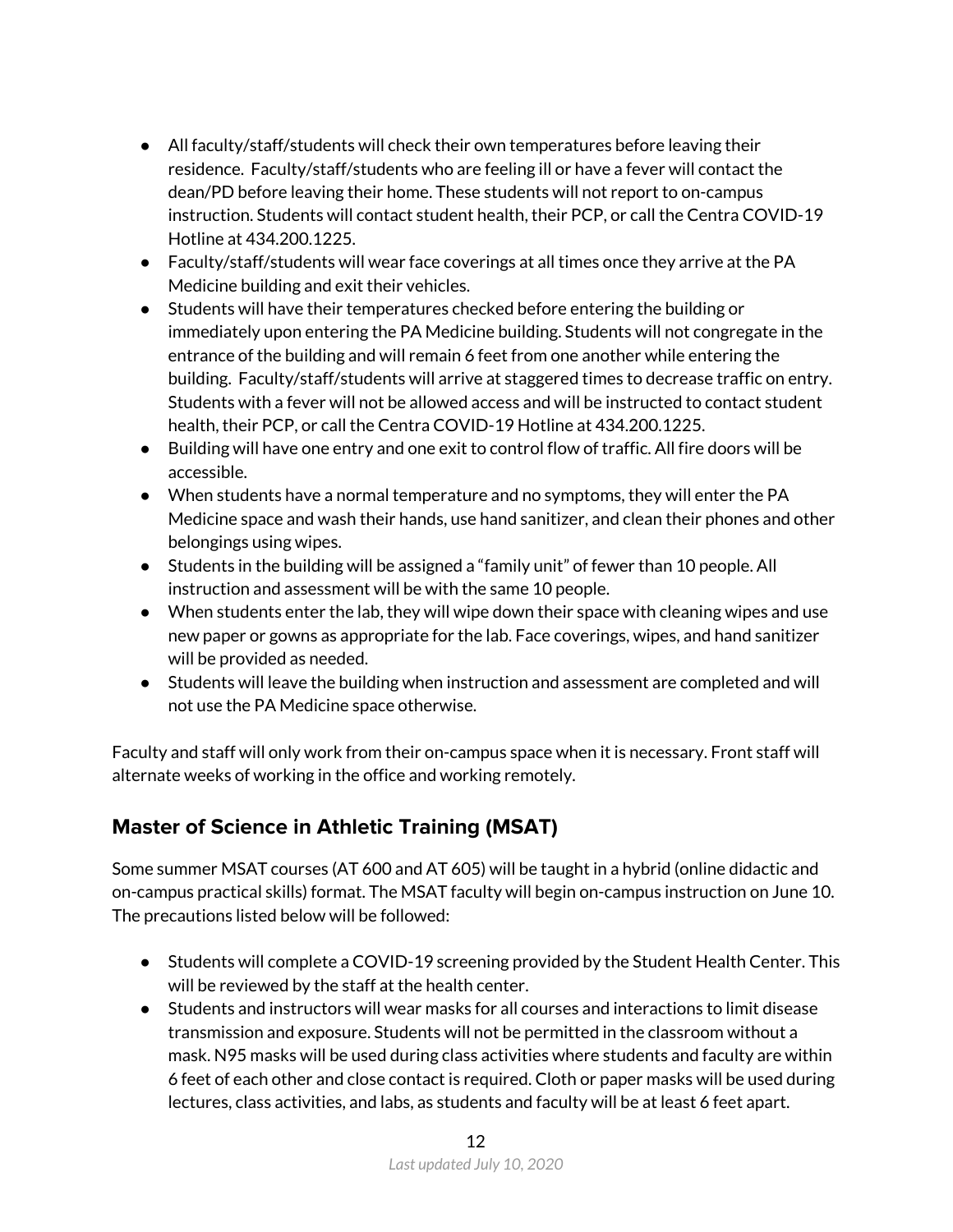- Students will maintain the same seating location for the duration of courses over the semester. Professors will document seating arrangements.
- Students will meet in groups of three to four. Groups for first-year students will be assigned and used consistently for both courses (AT 600 and 605) to limit contact between students. According to the Proposed Campus Public Health Plan, in-person summer graduate classes may occur, practicing social distancing at 50% room capacity with masks and temperature testing. Stated classroom capacity:
	- $\circ$  Turner 308: 54 (Phase 2 = <27)
	- $\circ$  Turner 309: 30 (Phase 2 = <15)
	- $\circ$  Turner 314: 35 (Phase 2 = <17)
- Desks, educational equipment, and chairs will be cleaned by faculty and students after each class with a cleaning product that meets the EPA standards to ensure sanitized surfaces. Cleaning products will be available if students and faculty want to clean surfaces additional times, e.g. as they enter the classroom prior to the start, or if a student must use a restroom.
- Custodial staff will clean facilities daily (currently, Turner does not have custodial staff).
- Hand sanitizer will be provided in classrooms. Students will use this upon entry and exit from the room.
- A minimal distance of 6 feet will be maintained between students during lecture (two desks in any direction).
- If direct observation is required (which involves less than the minimal distance of 6 feet), a cloth face mask will be required for both students and faculty. For example, if a student is setting up an electrical stimulation machine on another student, both students will be required to wear cloth masks. The faculty member will try to maintain 6 feet while ensuring the student is following proper set-up and procedure for this therapeutic modality. Students will perform skills on distal extremities, if possible, to increase the distance between students. Another example, when less than 6 feet might occur, is taping. Students and faculty will wear cloth face masks. Faculty will maintain the minimal 6 feet unless he/she has to perform the task.
- Temporal temperature assessments and a symptom survey will be conducted by the instructor prior to each course meeting to screen for potential illness. The instructor will check the students' temperatures outside the building. A student will not be permitted inside the classroom if his/her temperature is above 100.4 F (38 C). Faculty members and students will follow the plan from Student Health Services if a student presents with a fever or other potential symptoms of COVID-19.
- Students will be educated about signs and symptoms of COVID-19 and proper hand sanitation and hygiene practices. Students will be required to watch assigned CDC videos (see list below) and take a Moodle quiz about COVID-19. The program director will send this information to the students and monitor for compliance.
	- 6 Steps to Prevent [COVID-19](https://www.youtube.com/watch?v=9Ay4u7OYOhA)
	- What You Need to Know About [Handwashing](https://www.youtube.com/watch?v=d914EnpU4Fo)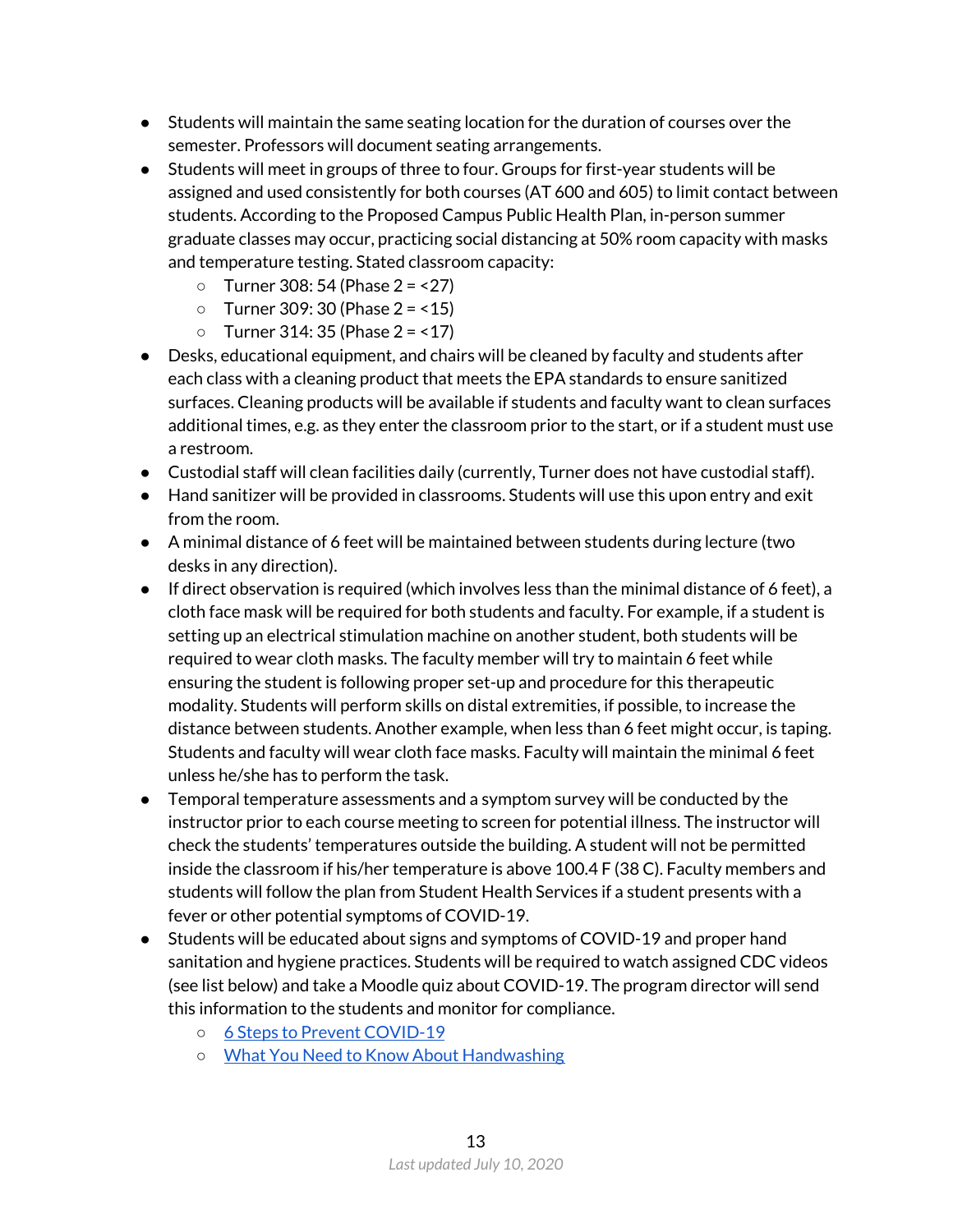● Hands-on skills will be practiced in the athletic training clinic with all precautions in effect (masks, sanitation, gloves, tables moved for distancing, etc.).

#### <span id="page-13-0"></span>**Courses for First-year MSAT Students (Cohort size: 14 students)**

- AT 600 (Human Functional Anatomy: May 25-July 28, 2020)
	- **Class meeting time:** The course is scheduled for Tuesdays from 9 a.m. to noon.
	- **Class location:** Turner 308 and athletic training clinic (Turner 340)
	- **Format:** The course is taught in a hybrid style. Lectures will be synchronously online (and also recorded). Athletic training skills acquisition will follow precautions outlined above.
	- **Rationale:** This is a foundational course. There is a large volume of information that needs to be covered for students to build on for the fall MSAT classes. In addition, students are more successful in this class when able to directly interact with faculty (asking questions, having discussions, etc). Student retention can be affected if students are unsuccessful in class, feel unsupported, and/or do not feel connected to the program.
- AT 605 (Care and Prevention in Athletic Training: May 27-July 31, 2020)
	- **Class meeting time:** The course is scheduled for Monday (2 to 5 p.m.), Wednesday (9 a.m. to noon), Thursday (8 a.m. to noon), and Friday (9 a.m. to noon).
	- **Class location:** Turner 308 and athletic training clinic (Turner 340)
	- **Format:** The course is taught in a hybrid style. Lectures will be synchronously online (and also recorded). Athletic training skills acquisition will follow precautions outlined above.
	- **Rationale:** This course involves numerous fundamental skills (such as first aid, taping, emergency care, etc). Students need to have these skills for Clinical Education I (AT 640) in the fall. This course also helps students feel connected to the program, which relates to student retention.

#### <span id="page-13-1"></span>**Courses for Second-year MSAT Students (Cohort size: 13 students)**

- AT 630 (May 18-June 5, 2020)
	- **Class meeting time:** The course was scheduled for Monday through Friday from 9 a.m. to noon. Additional meeting times will be available in August for skill acquisition. Dr. Bradney and Dr. Evans will meet with students in small groups (three to four students) for sessions of 60 to 90 minutes with appropriate time between groups for proper sanitization by the instructors.
	- **Class location:** Athletic training clinic (Turner 340)
	- **Format:** The course is being taught synchronously online (and being recorded). The instructors plan to meet on campus with students to teach and assess assigned skills in August. Students will meet with the instructors (Dr. Bradney and Dr. Evans)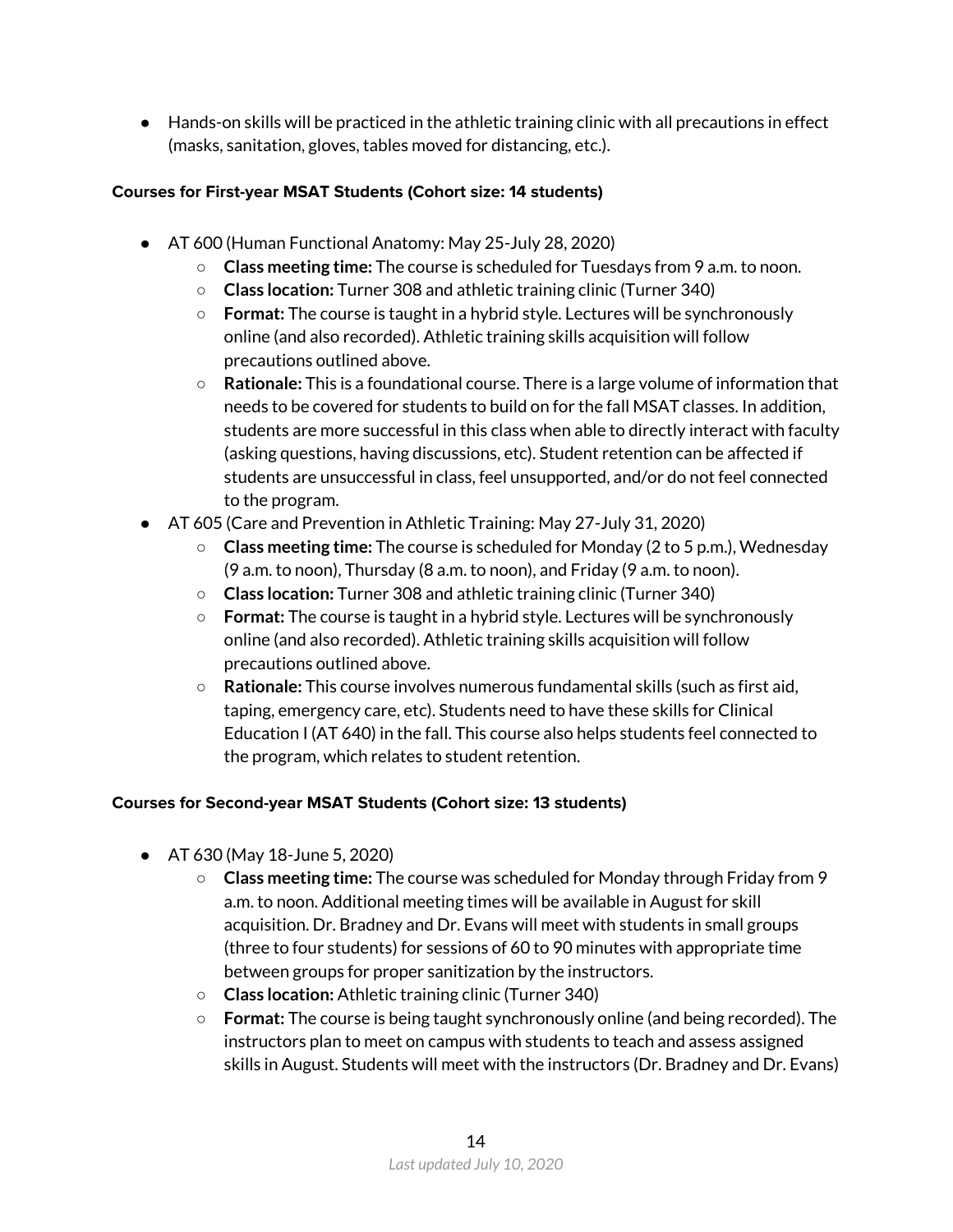in small groups (three to four) to practice skills related to general medical assessment and complete hands-on course assignments.

- AT 651 and AT 642 (completing skills from Spring 2020 semester) **—** students received an In-Progress grade
	- **Meeting time:** This will be scheduled with the professor (Dr. Aronson) between June 10 through August 15. Student meetings will last 60 to 90 minutes with appropriate time between groups for proper sanitization by the instructor.
	- **Class location:** Athletic training clinic (Turner 340)
	- **Format:** Students will meet with the professor (Dr. Aronson) in small groups (three to four) to practice skills related to therapeutic modalities and then complete their practical exams as well as complete the proficiencies for AT 642.

# <span id="page-14-0"></span>**School of Nursing**

#### <span id="page-14-1"></span>**Summer Courses On Campus**

- The School of Nursing summer courses will be online and labs face-to-face.
- The summer didactic nursing courses (NRSG 225, 220, and 232) will be taught online. The assessment lab and skills course requiring demonstrations (NRSG 232L and NRSG 225L) will be taught on campus in the McMillan classroom and lab. On-campus courses will begin June 29, and the following precautions will be followed:
	- Students will complete a COVID-19 Screening Form provided by student health prior to returning to campus.
	- $\circ$  Skills will be practiced and demonstrated in the McMillan classroom and lab with precautions in effect (masks, sanitation, gloves, PPE as needed, and social distancing).
	- Students will receive education on COVID-19 and correct handwashing based on the CDC guidelines. Students will be required to watch assigned CDC video on handwashing and faculty demonstration on proper handwashing.
- Mask requirements include:
	- Students will wear cloth masks from their car and enter McMillan Building by the College Street entrance.
	- Faculty will wear masks and perform temperature checks using a no-touch thermometer.
	- $\circ$  If >100.4 F the student leaves with written instructions to call the hotline for evaluation and follow-up guidelines as planned according to the Public Health Plan.
	- If <100.4 F the student proceeds with handwashing and will stand in marked social-distancing areas in front of the classroom (areas to be marked on carpet outside of the classroom).
- Other requirements:
	- On the students' first day on campus, each student's initial handwashing will be supervised.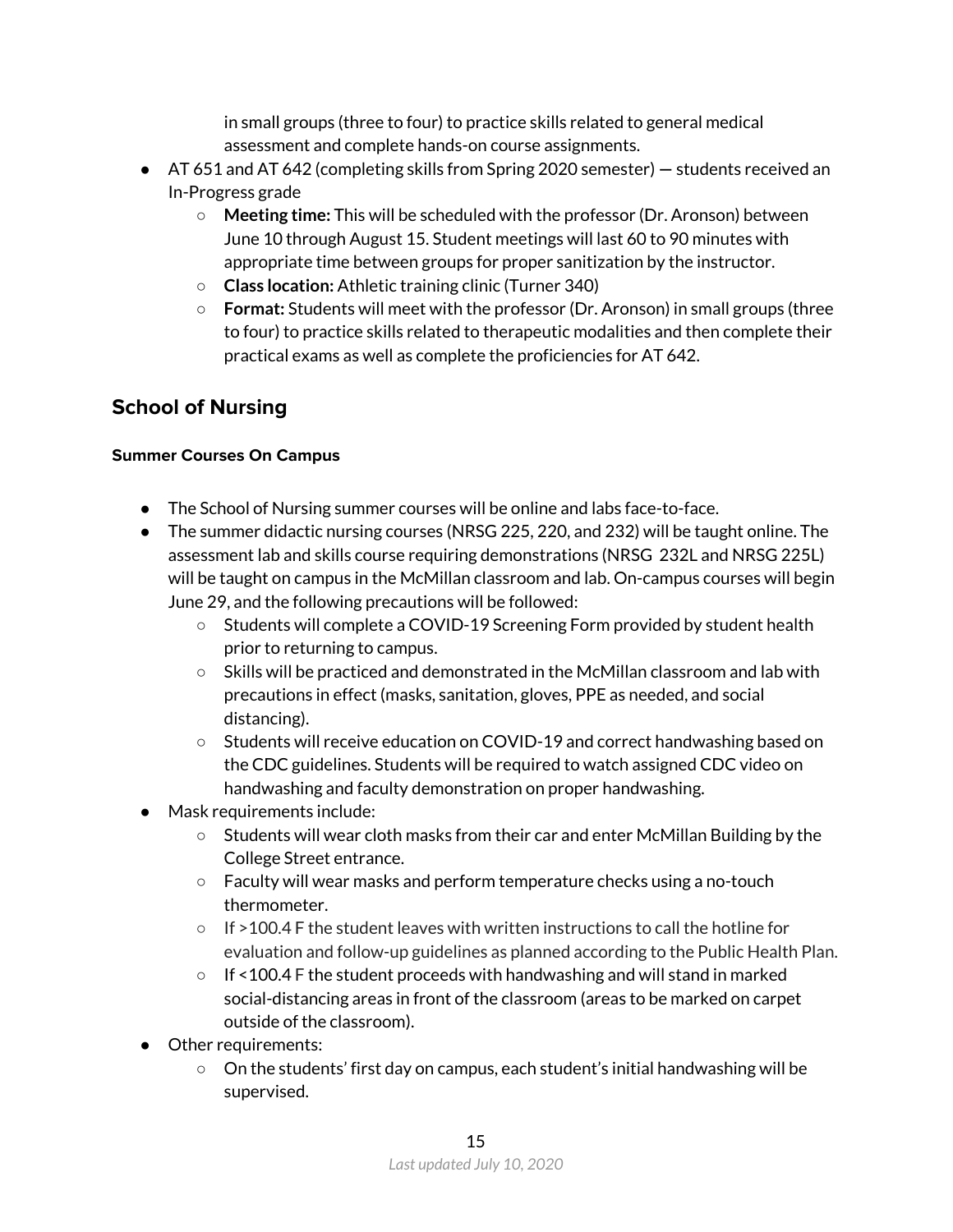- $\circ$  The students will be in pre-arranged sets of two in the classroom and lab.
- No eating in the classroom. Students will be advised to eat before they come to class.
- $\circ$  Students will be assigned the same area for practice in the lab and classroom for the duration of the course using 50% of room capacity for social distancing.
	- $\blacksquare$  McMillan classroom: 20 (Phase II = 10)
	- $\blacksquare$  McMillan lab: 20 (Phase II = 10)
- $\circ$  The students will enter the lab one at a time and stand by their designated bed. There will be two students assigned to one bed and the three sets of students will be at least 6 feet apart.
- Each hour, the students will perform hand hygiene using hand sanitizer. Faculty will set a reminder alarm and perform hand hygiene as well.
- The beds will have been stripped of linen and the mattress covered with a disposable paper roll.
- All instruments for student use will be set out on a bedside table to be used only by that family group. One student in the pair will don gloves to remove the paper from the bed and place the used paper in the trash bins. The other student will wipe the bed and rails with a cleaning wipe and dispose of the wipe appropriately in the trash bin.
- $\circ$  The students will doff gloves, perform hand hygiene, remove outside masks and place in UV light sterilizer box for sterilizing and then perform hand hygiene with hand sanitizer.
- $\circ$  The students will leave one at a time from the lab and collect belongings from the classroom and leave via the College Street door exit still wearing their cloth mask.
- Faculty will perform hand hygiene, don gloves and UV-C eye protective eyewear to sterilize each bedside table of supplies using the UV-C wand in between classes.
- $\circ$  Custodial staff will clean the MacMillan building daily. Hand sanitizer will be provided in both classroom and lab and will be used entering and exiting the room.
- If a lecture occurs requiring students to be seated, a distance of 6 feet will be maintained between students (two students at each table). Maximum capacity in each lab is six students.
- Faculty will put fresh paper on each of the beds prior to the next group.
- Faculty will wipe off tables in the classroom using disinfecting wipes before the second group arrives.

<span id="page-15-0"></span>Repeat procedures for the second group.

#### **Courses for Summer Accelerated Student (Cohort size: 12 students)**

- NRSG 232L (Health Assessment: June 29 -July 17, 2020)
	- **Class meeting time:** The course is scheduled for Monday to Friday from 11 a.m. to 2 p.m. for Group 1 and 3 to 6 p.m. for Group 2.
	- **Class location:** McMillan 101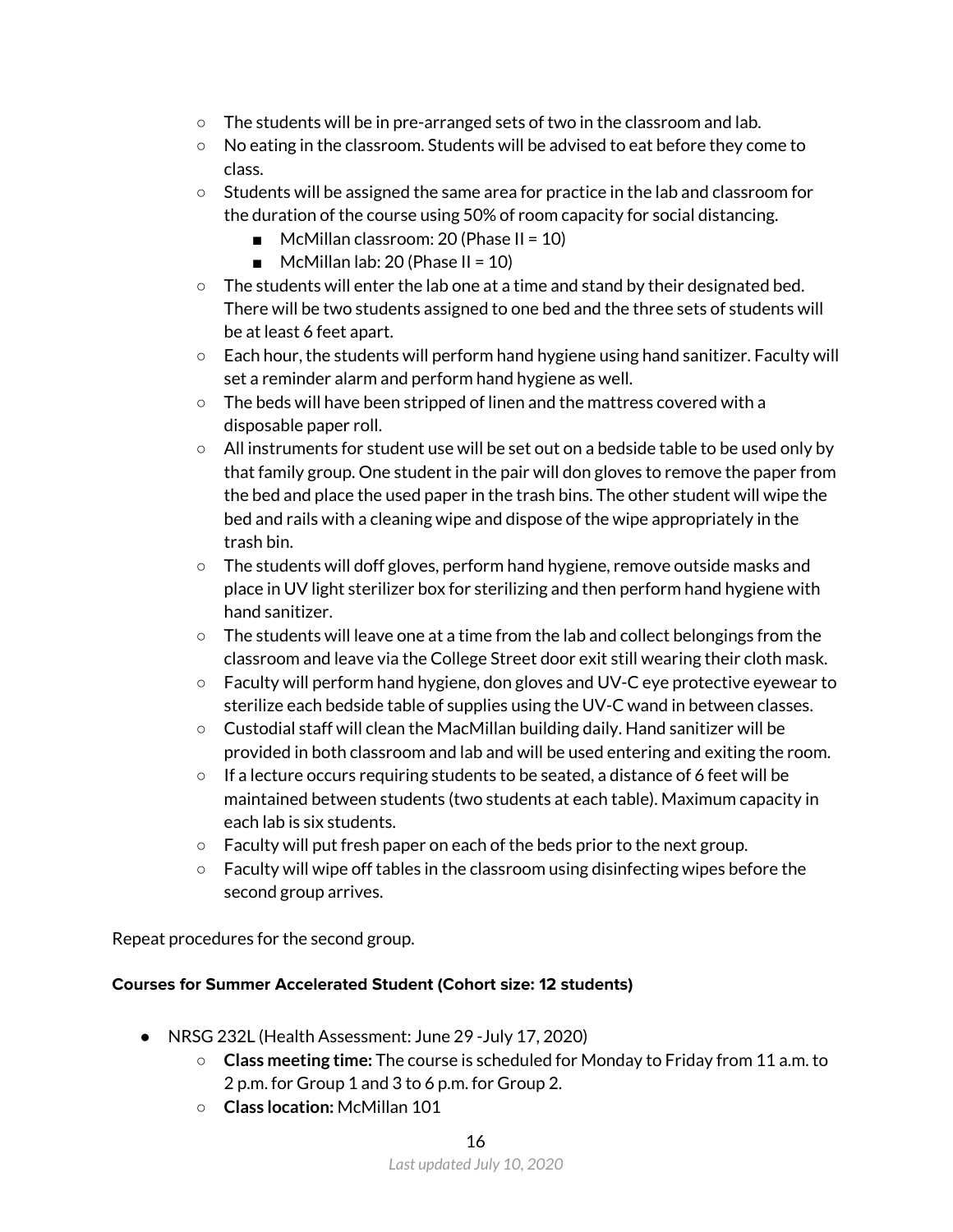- **Format:** The course is taught in a face-to-face style.
- **Rationale:** This is a foundational course with students learning and demonstrating a comprehensive and systematic approach to health assessment. Students are more successful in this style setting, able to ask questions and have faculty demonstrations prior to student check-off. Performing a health assessment is crucial to the identification of patient problems and clinical decision making. This is a critical component of patient safety and patient-centered care and a regulation by the Virginia Board of Nursing.
- NRSG 225L (Nursing Fundamentals Lab: July 20-August 7)
	- **Class meeting time:** The course is scheduled for Monday to Friday (Section A: 9 a.m. to noon; Section B: 1 to 4 p.m.)
	- **Class location:** McMillan 101
	- **Format:** The lab is taught in a face-to-face style including nine clinical hours.
	- **Rationale:** This is a foundational lab with students learning and demonstrating skill proficiency. Students are more successful in this style setting, able to ask questions and have faculty demonstrations prior to student check-off. This course offers the fundamental skills required for safe patient care, decision-making and critical thinking. This course is crucial to nursing and a regulation by the Virginia Board of Nursing.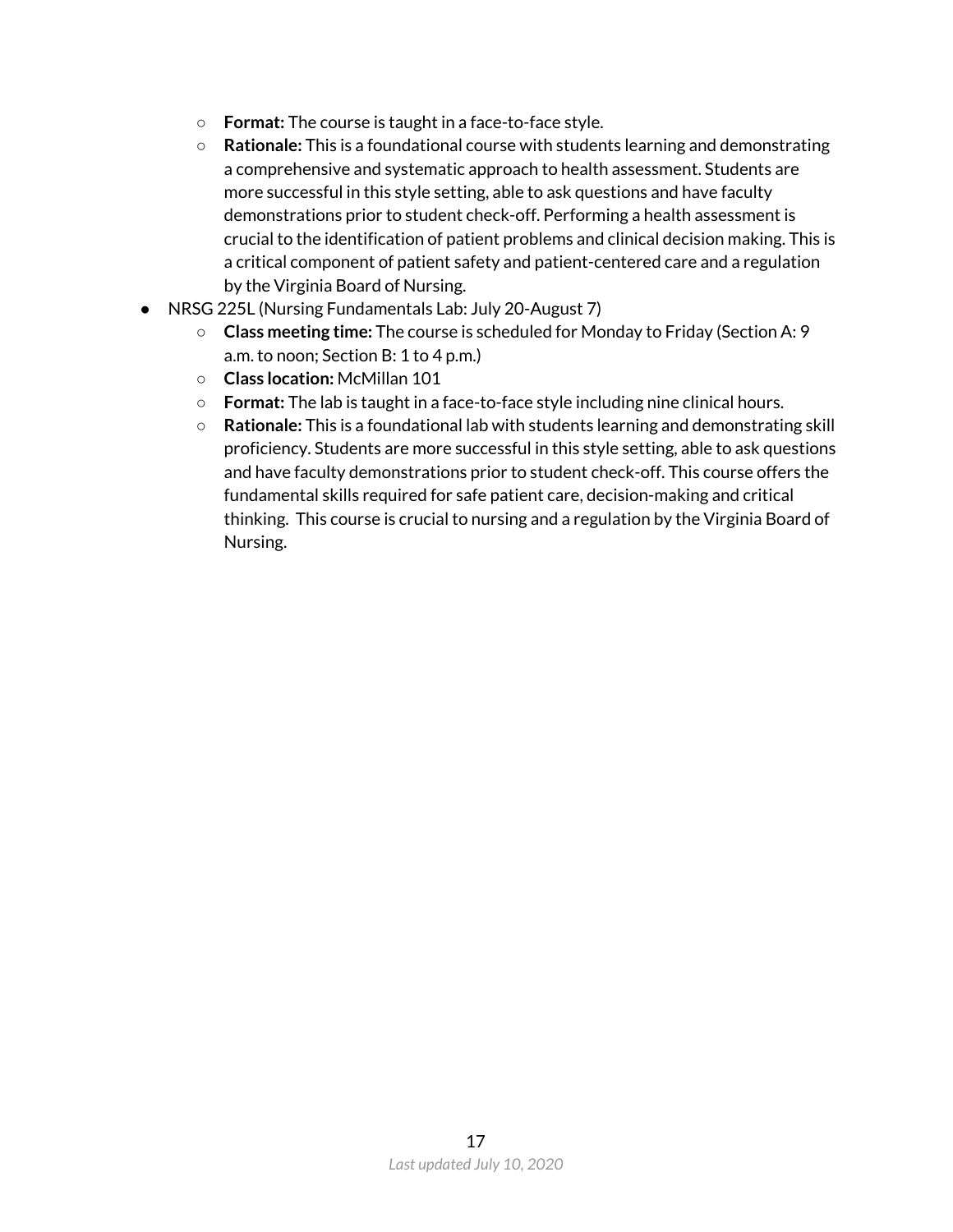# **Residential and Extracurricular Return Plan**

<span id="page-17-0"></span>The University of Lynchburg seeks to return to in-person instruction for Fall 2020. In order to reduce the risk of spreading the COVID-19 virus, modifications are necessary in regard to student interaction and the student experience. The initial plan is for students to return to campus in Virginia Phase II. This proposal outlines the plan to sustain residential students at the University of Lynchburg, while allowing a modified extracurricular experience. Student Development will adhere to the higher education [guidelines](https://www.cdc.gov/coronavirus/2019-ncov/community/colleges-universities/considerations.html) outlined by the CDC and [ACHA](https://www.acha.org/documents/resources/guidelines/ACHA_Considerations_for_Reopening_IHEs_in_the_COVID-19_Era_May2020.pdf). The proposal below outlines a safe and healthy student experience on the University of Lynchburg campus.

# <span id="page-17-1"></span>**Residential Spaces**

The safety of students residing on campus is of vital importance. Modifying previous norms and promoting behaviors that reduce the spread of the virus are critical to our residential population.

### <span id="page-17-2"></span>**Housing Assignments and Occupancy**

Housing assignments will be modified and additional opportunities for single-room occupancy will be created.

- Single-room options have been made available on floors in upper-class residence halls (Freer, Shackelford, and Hundley fourth floor) where there is a community-style/hall bathroom
- Single-room options will be dispersed throughout Montgomery and Tate Hall for first-year students, with the number of single-room options being determined by the number of incoming residential first-year students.

### <span id="page-17-3"></span>**Quarantine and Isolation Spaces**

Quarantine and isolation spaces are critical in the event of an infection on campus. Several areas have been designated as locations for students who have contracted the virus.

- Five Southside locations (University-owned houses, with a total of 24 beds) and the first floor of Hundley Hall (a total of 12 beds) have been reserved for quarantine and isolation spaces.
- The five Southside locations are multi-bedroom houses with at least one bathroom and kitchen.
- The first floor of Hundley consists of one individual bedroom with a private bathroom and numerous suite-style rooms. The first floor of Hundley also is in close proximity to the Health and Counseling Center and Office of the Dean of Students.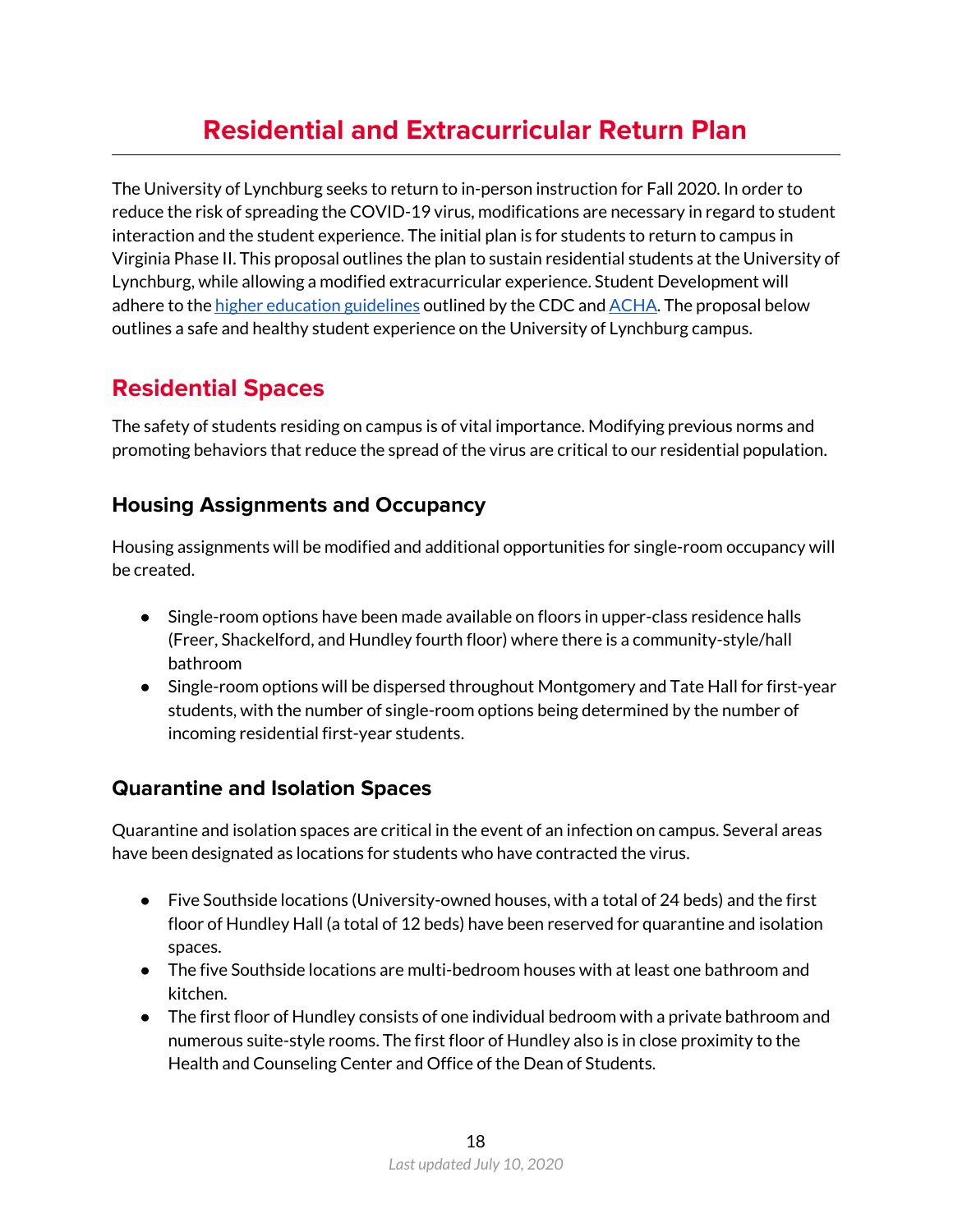Residential Common Spaces While common spaces (hallways, bathrooms, lounges, kitchens, laundry rooms, etc.) are designed for congregating, modifications to each of these spaces will occur to reduce social gatherings.

- Maximum usage (number of students) will be identified for residence hall lounges, common kitchens, laundry rooms, study rooms, and bathrooms. This will also include laundry rooms located in Peaksview Apartments and the townhouses.
- Students will be encouraged to close toilet seat lids prior to flushing the toilet to prevent the spread of germs due to splashing water.
- Cell phones will be discouraged inside of the common and shared bathroom facilities to reduce the amount of time in the area.
- Masks or face coverings will be required outside of residence hall rooms or outside of a University-owned house, apartment, or townhouse (hallways and corridors included).
- Social distancing must be practiced outside of residence hall rooms or outside of a University-owned house, apartment, or townhouse (common spaces, hallways, and corridors included).
- Lounge furniture will be removed or restricted throughout the residential facilities to discourage gatherings within common spaces.

# <span id="page-18-0"></span>**Access and Egress**

Access and egress modifications will be made in accordance to CDC guidelines.

- Residence Halls (Montgomery, Tate, Hundley, Shackelford, Westover, and Freer) will each have doors designated as entrance-only and exit-only. This will encourage one-way traffic patterns in and outside of the buildings. The exception to this would be in the event of a fire alarm or emergency.
- Elevators in Montgomery, Tate, Hundley, Westover, and Peaksview will be limited in use. In general, elevator use will be discouraged and they may also be shut down.
- Residential students will have ID-only access to their assigned residence hall or residential facility. To gain access into another residential facility, students need to be the guest of a student who lives there.

# <span id="page-18-1"></span>**Guests and Gatherings**

Guidelines regarding guests and gatherings will be shared to reduce the potential for congregation.

● No more than 10 people may be gathered in one place, at one time. This means inside all residential facilities, including common spaces, and also includes yards, porches, decks, etc., on the Southside.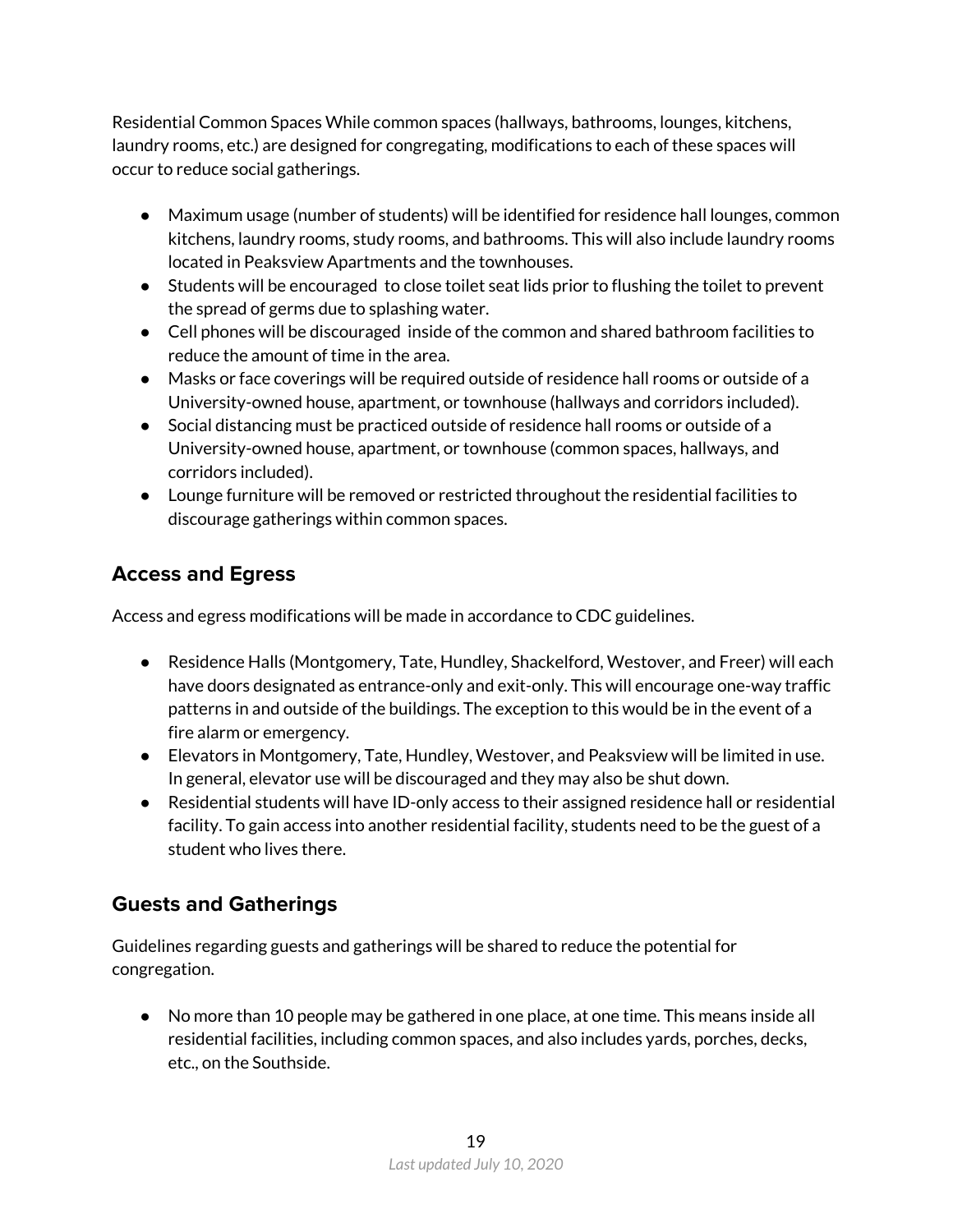- Occupancy in an individual residence is limited to one guest per resident present and not to exceed a maximum of 10 people. The 10 people maximum includes those inside and outside of a designated residence.
- Residential students must register all non-student guests with Campus Safety & Security, regardless of the duration of the planned visit.

# <span id="page-19-0"></span>**Hall Director and Resident Assistant Training and Responsibilities**

There will be specialized education of student and graduate staff to effectively communicate the new standards to residential students.

- A hybrid training model will include many virtual flash sessions and small group training settings. Training will include sessions about COVID-19, health and wellness, etc.
- Resident assistants will be asked to document policy infractions regarding the wearing of masks, social distancing, and visitation and gathering policies.
- Resident assistants will focus on developing their communities virtually, including checking on their residents' health and wellbeing.
- Resident assistants may assist in sanitization and cleaning efforts, including wiping down public areas, lounge seating and tables, door handles, stairwells, etc., while on their duty rounds.
- Resident assistants will assist in the education of residents regarding COVID-19, health and safety practices, the University of Lynchburg public health plan, etc.

# <span id="page-19-1"></span>**Extracurricular Activities**

Extracurricular activities provide opportunities for students to develop outside of the classroom. These experiences are vital to student growth; therefore, they must be modified to promote safety.

### <span id="page-19-2"></span>**Drysdale Student Center**

The Drysdale Student Center is a hub for gatherings for all campus constituents. Modifications will be made to the space to ensure safety.

- Entrance to the building will be from the third floor only, while the second and first floors will be used as exits. Stairs are to be descending only.
- Elevator will be used only by environmental services staff, mailroom and for those with mobility issues.
- Participants will be required to use masks while in the facility.
- Signage reinforcing hygiene standards (washing hands, not touching face, cover coughs, etc.) will be posted..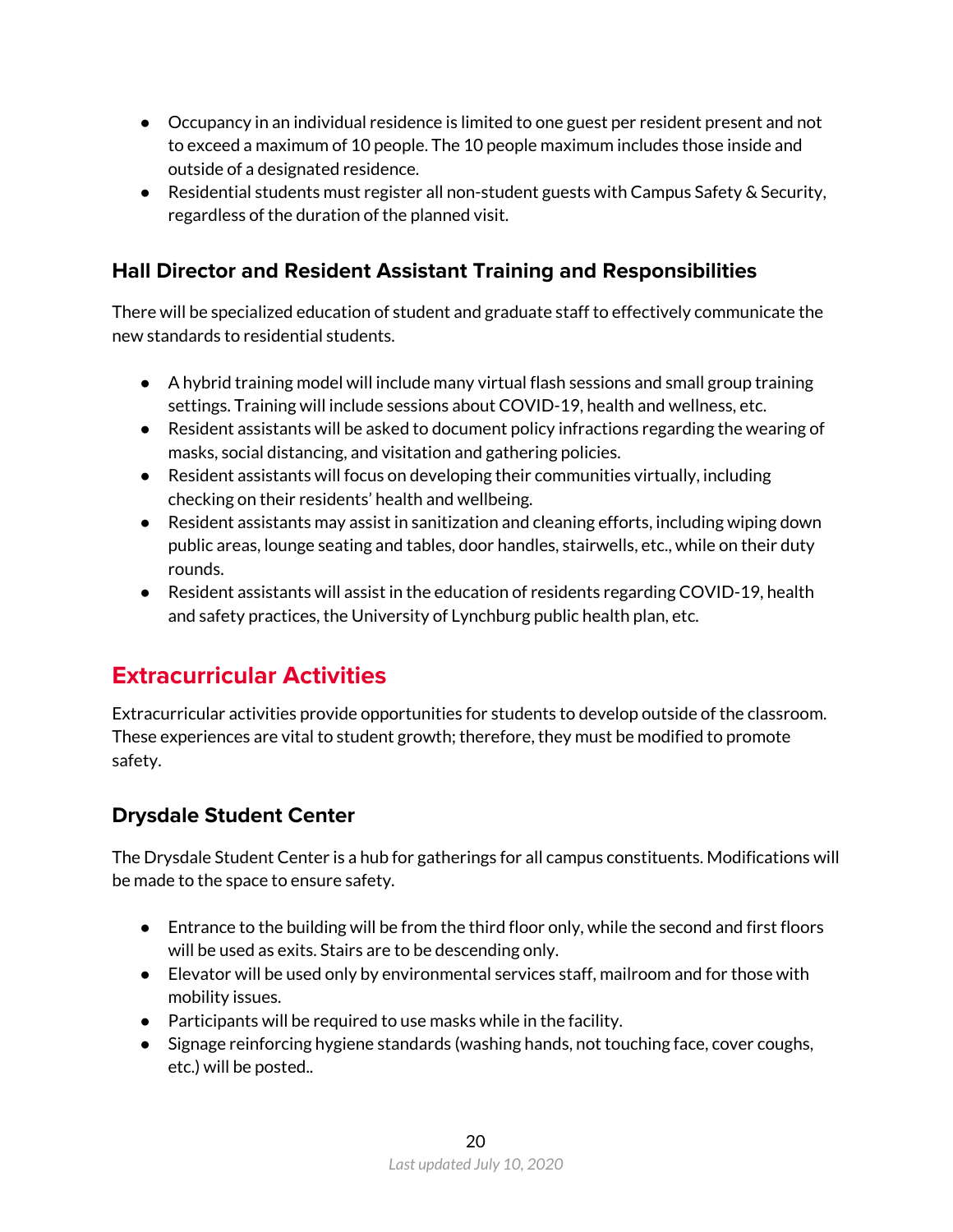- $\bullet$  The Fitness Center will allow a maximum of 15 patrons in the facility at a time. Tape will be used to mark off cardio machines based on 10-foot social distancing guidelines.
- Common area furniture in Pete's Place, Hornet Hive, Lifesaving Crew Conference Room, Genworth, Living Room, and the West Room must be reduced to limit gathering.
- Lifesaving Crew Conference Room and Genworth will keep locked card access as meetings can and should be held virtually for groups over 10.

# <span id="page-20-0"></span>**Drysdale Staff**

Specialized training for staff is necessary to effectively communicate the new standards within the student center.

- Staff will be required to wear masks while on duty, and will be trained regarding the safe cleaning of equipment and some common spaces.
- Drysdale's student employees will be trained appropriately regarding social distancing and safety guidelines for staffing the Hub and fitness/game room.

# <span id="page-20-1"></span>**Programming**

Programmatic experiences are opportunities for students to develop outside of the classroom. Modifications for large-scale events will be necessary to enhance safety.

- Small events and programs, depending on determined room capacity, will be allowed to take place in Drysdale's reserved spaces.
- Per CDC guidelines, 6-foot social distancing guidelines will be in place for all programmatic activities.
- All events will be reviewed for social safety and agencies will be asked to include the ability to livestream events during the performance. That language must be included in contracts.
- Large campus venues will be utilized for large-scale programs. Students will be asked to RSVP to events on a "first-come, first-served" basis. After 50 reservations, a waiting list will be created.
- Medium-sized events (usually more than 20 participants) may be livestreamed for students who are not comfortable attending events. Events that exceed the 50-person limit may also be livestreamed (see below).
- Campus-wide programs (usually over 100 participants) held in Drysdale will be transitioned to run in "time slots" (6-7 p.m.; 8:30-9:30 p.m., etc.), accommodating 15 to 20 students at a time allowing for appropriate and safe transitions. Students would sign up/RSVP prior to the event.

# <span id="page-20-2"></span>**Intramural Sports and Fitness Activities**

Further guidance will be provided for intramural sports and fitness activities.